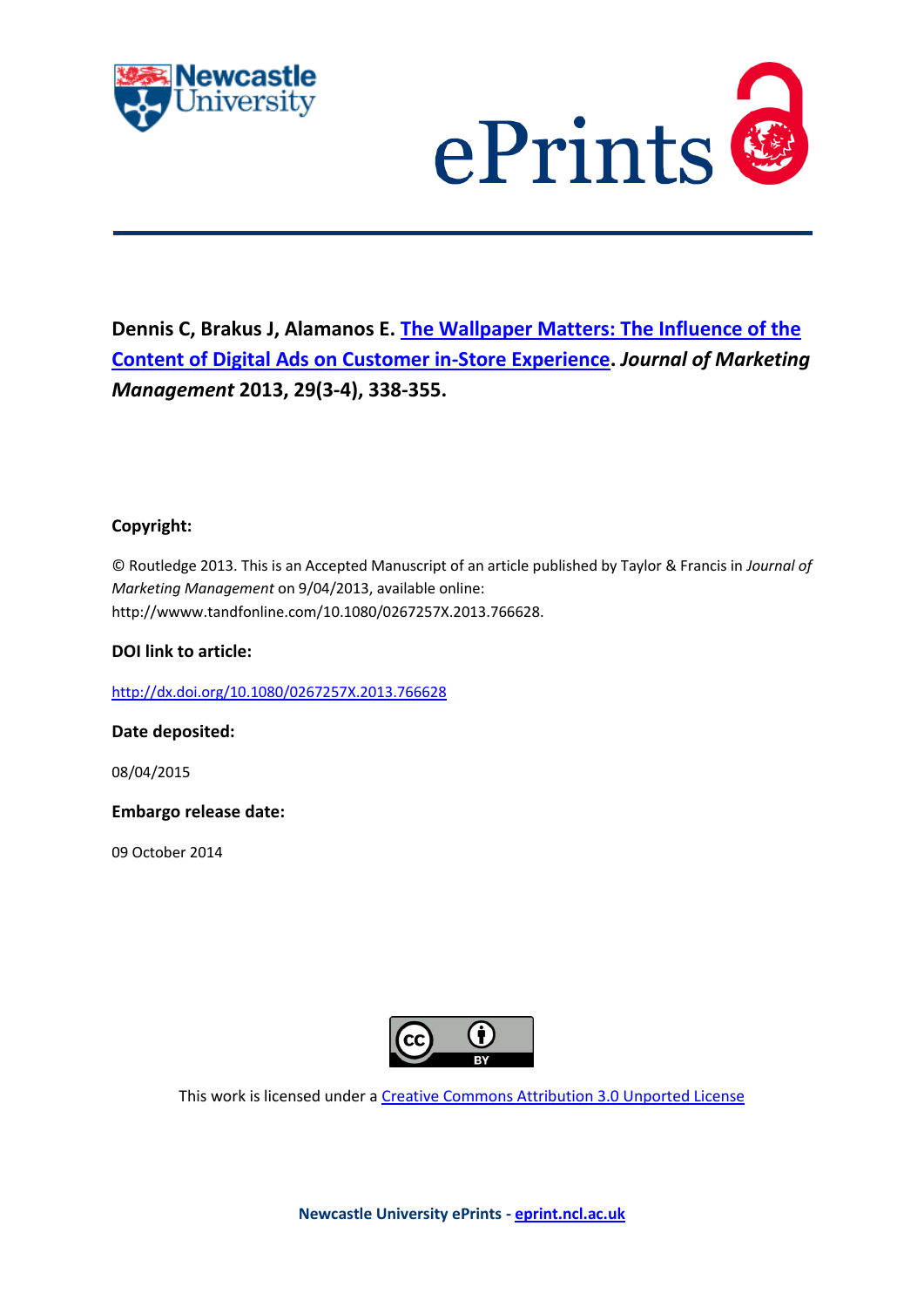# **The Wallpaper Matters:**

# **The Influence of the Content of Digital Ads on Customer in-Store Experience**

*\* Charles Dennis <sup>a</sup> , J. Josko Brakus <sup>b</sup> and Eleftherios Alamanos <sup>c</sup>*

*a Lincoln Business School, University of Lincoln Brayford Pool, Lincoln, LN6 7TS, UK Phone: +44 (0)1522 835686 email cdennis@lincoln.ac.uk*

*b Leeds University Business School, University of Leeds Maurice Keyworth Building, University of Leeds Leeds, LS2 9JT, UK Phone: +44 (0) xxx email: J.Brakus@leeds.ac.uk*

*c Lincoln Business School, University of Lincoln Brayford Pool, Lincoln, LN6 7TS, UK Phone: +44 (0)1522 835691 email ealamanos@lincoln.ac.uk*

\* Corresponding author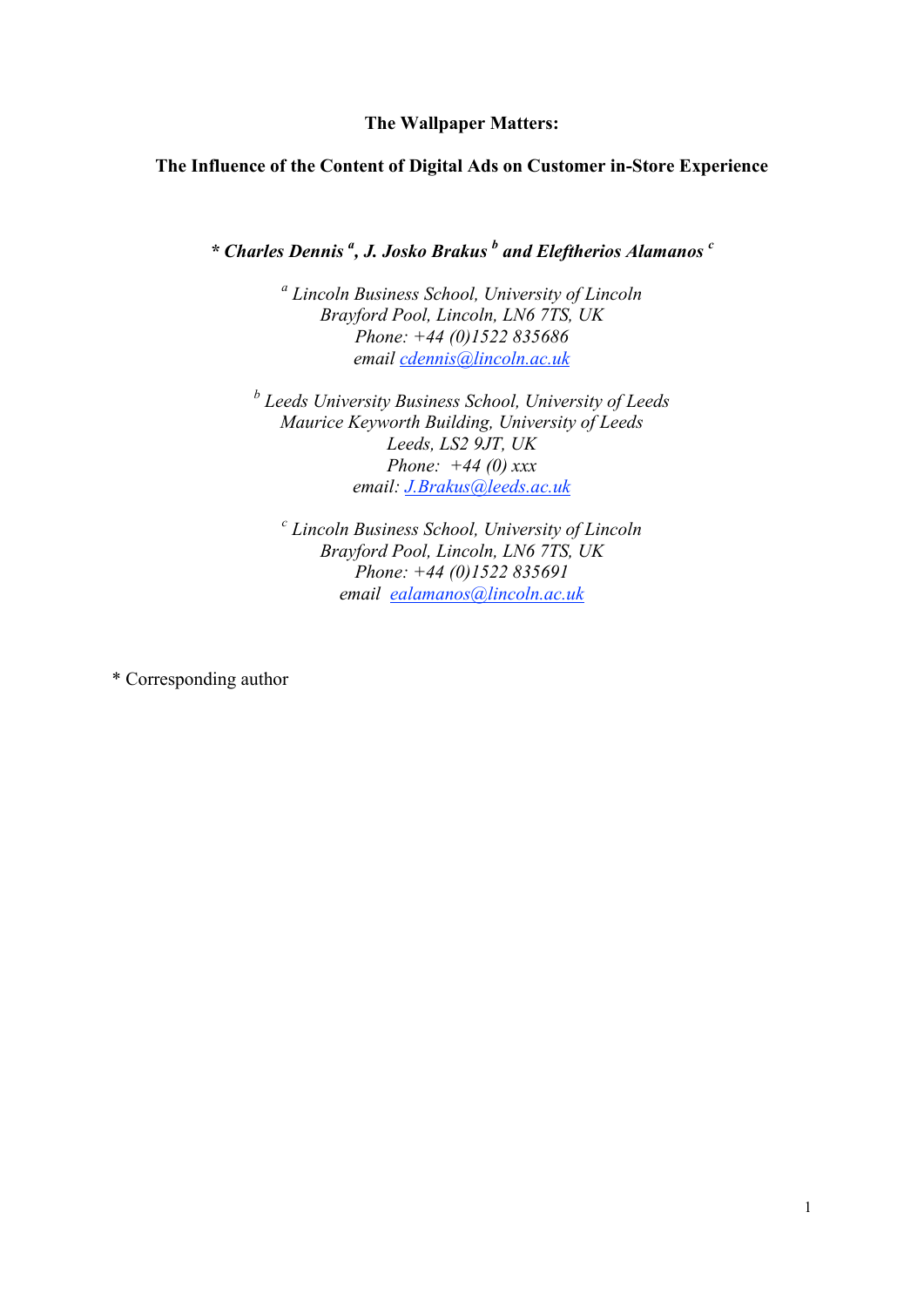#### **Abstract**

This paper draws on the construct of brand experience to investigate the previously littleresearched role of digital signage (DS) in retail atmospherics. Face-to-face between-subjects survey experiments were carried out at permanent DS installations in the UK: a pretest in a university (n=103); and a field trial at the Harrods department store, London (n=437).

Findings demonstrate effectiveness of a DS sensory-affective ad (little functional information), whereas previous studies concern mainly cognitive content. DS content high on sensory cues evokes affective experience. DS ads high on factual information evoke intellectual experience. Evoked affective experience is more associated with attitude towards ad and approach towards advertiser than is evoked intellectual experience.

## **Summary statement of contribution**

The findings indicate that incidental brand-related stimuli on DS can lead to evaluative judgments such as attitudes. Such stimuli can also work by evoking sensory and affective experiences and eliciting approach behaviour towards an advertiser. Practical implications arise as 'affective' DS ads can increase shoppers' approach towards an advertiser and the store that carries the ads, especially in generating loyalty from first time shoppers.

**Keywords**: digital signage, experiential message cues, customer experience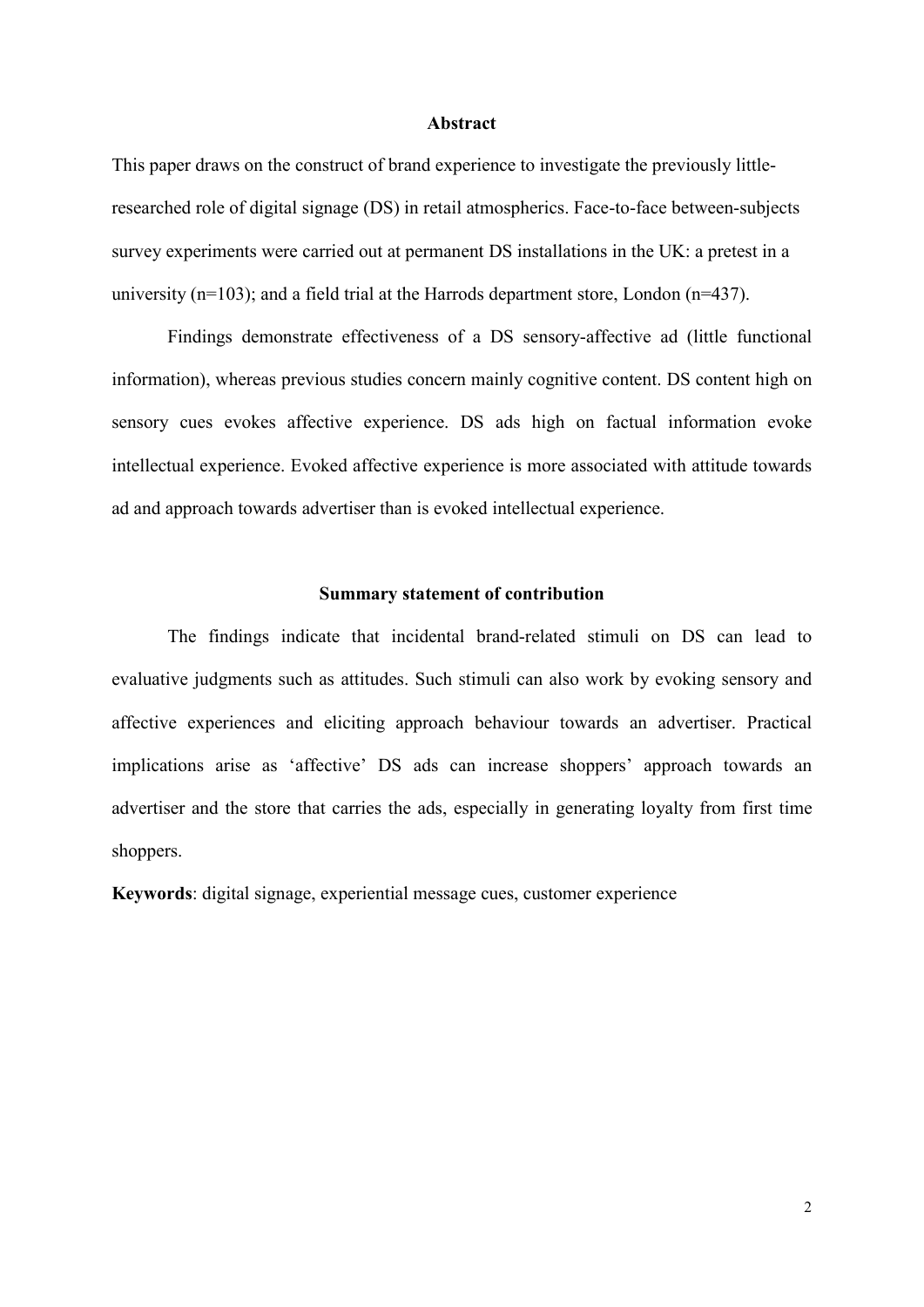## **Introduction**

In recent years, mass media advertising cost-effectiveness has declined, whereas targeted communications have grown (Vranca, 2009). Digital signage (DS) consists of screens in public places showing video (Dennis, Newman, Michon, Brakus, & Wright, 2010). Content may include advertisements, community information, entertainment and news. Between 30% and 40% of category and brand decisions are made in store (Burke, 2009). DS aims to talk to shoppers while they are captive and in the mood to buy (Dennis et al., 2010). Interest in bringing advertisements into stores is growing (Burke, 2009) and many retailers have launched DS networks. DS can also generate substantial advertising revenues (The Economist, 2006). Despite the growth, there remains little scholarly research on DS (Burke, 2009). Newman, Dennis and Zaman (2006) investigated acceptability of DS to shoppers (focus groups in a mall with new DS), reporting that DS creates more modern image, increases enjoyment and provides useful information. A minority considered DS boring and not attention-grabbing. Dennis et al. (2010) reported that DS has significant, positive, total effect on mall consumer spending. Other studies only examine DS in terms of tangible product category and 'appeal characteristics' such as duration of ad (Burke, 2009).

Previous studies treat DS as another atmospheric variable (Dennis et al., 2010). Attitude is the key outcome variable in traditional communication models (DAGMAR (Colley, 1961); Elaboration Likelihood Model (Petty & Cacioppo, 1986); Rossiter and Percy's Grid (1997)). Our objective is to demonstrate that DS works by evoking specific brand experiences first (Brakus, Schmitt, & Zarantonello, 2009), which then positively affect shoppers' 'approach behaviours' (hereafter 'approach') directly and indirectly through attitudes. Therefore, we argue that unique characteristics of DS require a more experiential and less cognitive communication model incorporating experience, applied to product and services brands as our study incorporates both. Services are intangible and cannot be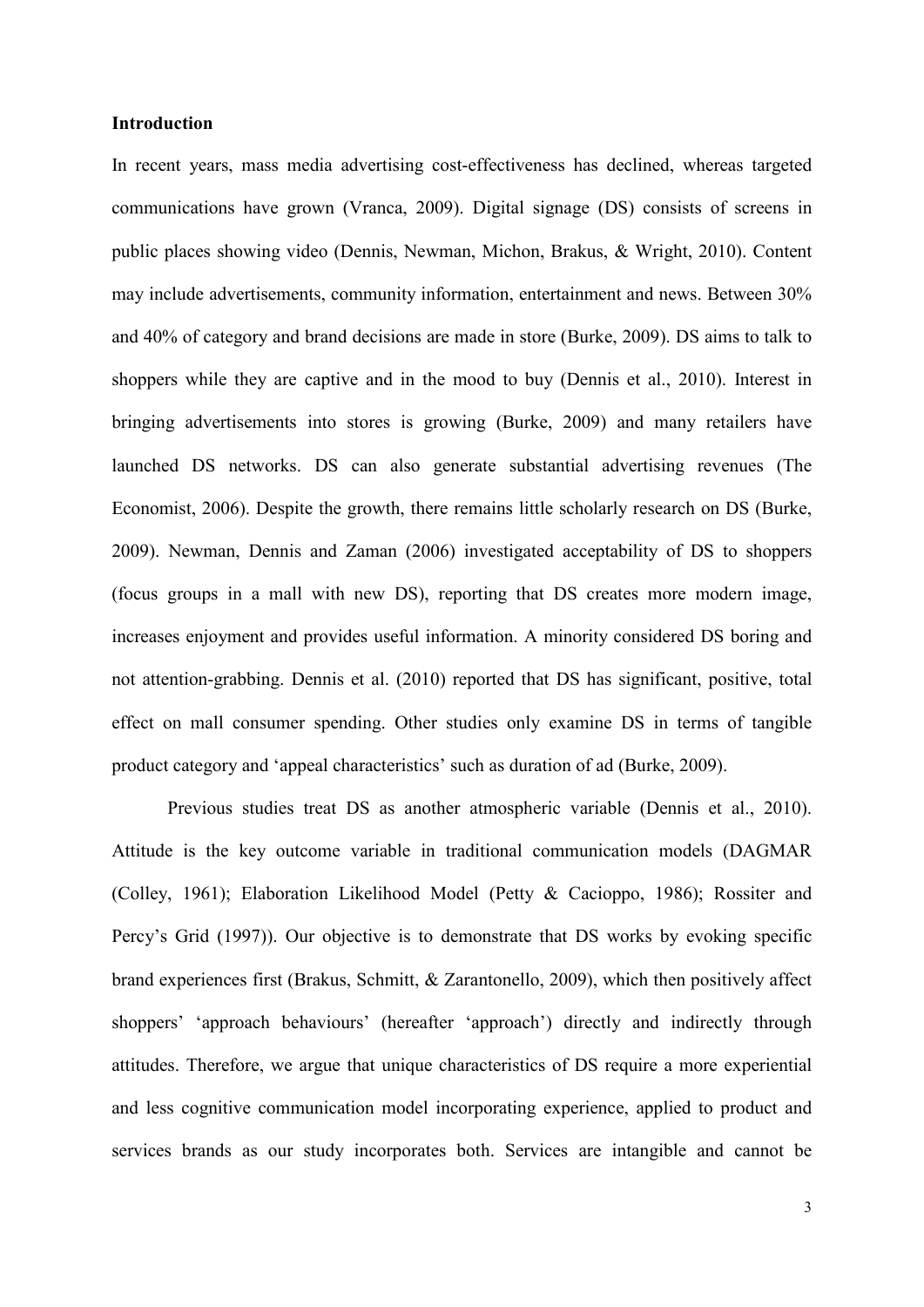evaluated in advance so service provider brand (Berry, 2000) is an indicator of quality (Palmer, 2011). DS builds service brands by enhancing shopping experience and building brand for advertisers.

Consumers are generally satisfied with offers of retailers but welcome more product information (Burke, 2002). Retail as entertainment has grown (Pine & Gilmore, 1999). Retailers can use DS to provide product information evoking 'intellectual' brand experience; and spectacle and entertainment evoking sensory and affective dimensions (Brakus et al., 2009). We address the mechanism through which DS creates experiential and functional value by contributing to consumers' experiences, to their (positive) attitudes and ultimately behaviours.

This study contributes to literature concerning how atmospheric cues affect consumers' subsequent cognitions and emotional reactions and approach behaviour (Morrison, Gan, Dubelaar & Oppewal, 2011; Walsh, Shiu, Hassan, Michaelidou & Beatty, 2011). An important issue is to what extent the process between consumers' exposure to an environmental stimulus (e.g. scent or music) and approach behaviour is mediated by cognitions and affect and whether initial reactions are cognitive or affective (c.f. Chebat & Michon, 2003). Results have been ambiguous (Kaltcheva & Weitz, 2006); sometimes affect comes first (e.g., Bosmans, 2006; Demoulin, 2011; Morrison et al., 2011), sometimes cognitions (e.g., Babin, Chebat & Michon, 2004; Chebat & Michon, 2003; Jang & Namkung, 2009; Walsh et al., 2011), perhaps depending on type of stimulus (Morrin & Chebat, 2005).

The present research focuses on the relatively underexplored role of DS as a provider of in-store customer experiences (Schmitt, 1999). Theoretically, we argue (and explore empirically) that the intellectual or affective experience evoked by DS is a mediator between environmental stimulus and attitude towards the stimulus and approach.

4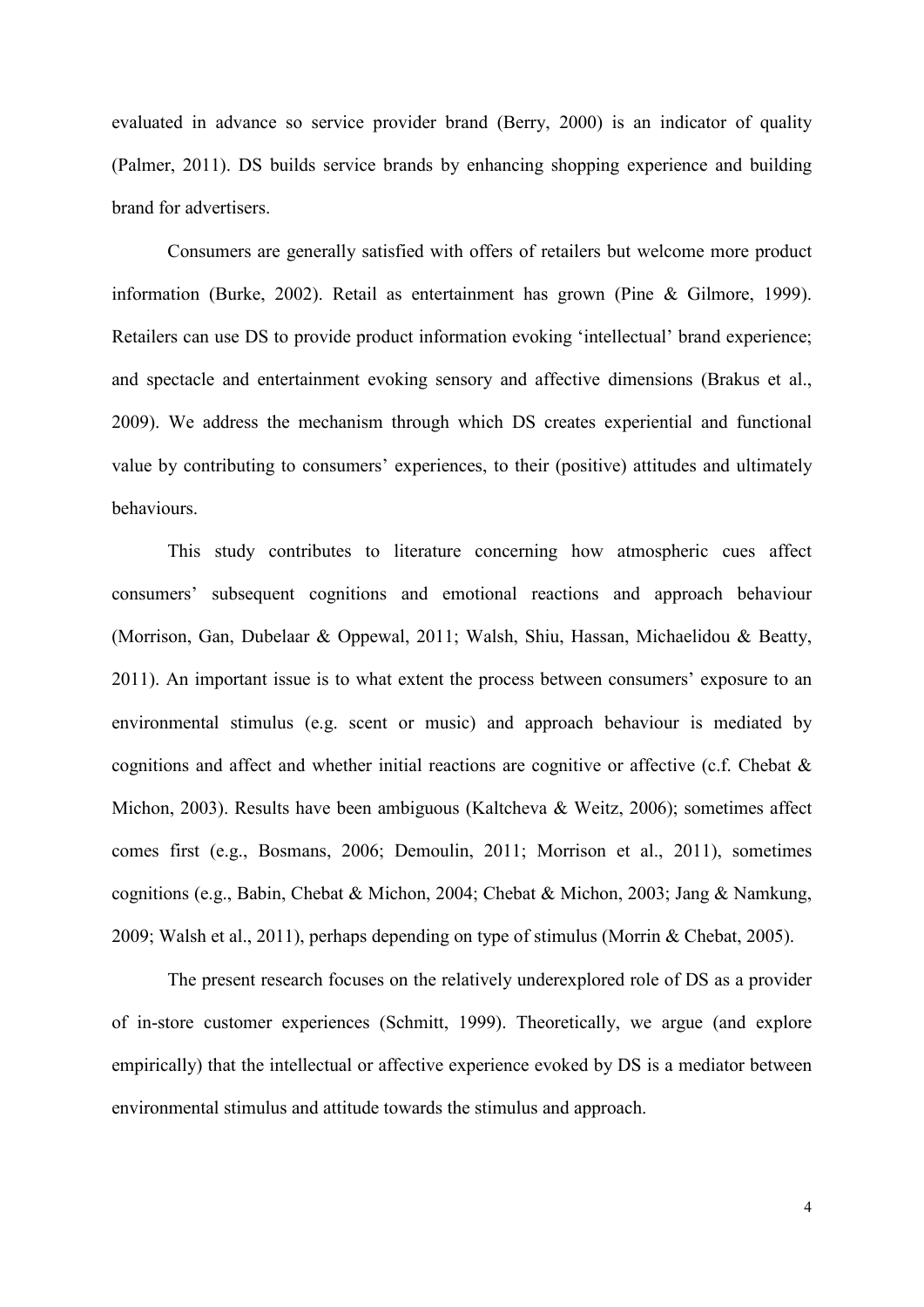In sum, our study contributes to the literature on the influence of atmospheric cues on cognition and affect and on consumer behaviour. The paper reports a pretest and a main study focusing on DS messages advertising a service such as a holiday. The pretest examines whether DS evokes specific experiences in customers that affect approach. The main study examines whether DS is an effective, marketer-manipulable retail atmospheric stimulus that can be used as an experience provider for customers in a real commercial setting. This also goes beyond previous experimental work on cognition and affect, which focused on the allocation of processing resources on a purchase decision rather than on in-store experience (Shiv & Fedorikhin, 1999).

## **Conceptual Framework**

# *Brand experience in retailing*

In retail literature, the term 'image' is often used rather than 'brand' (Dennis, 2005), with retailers described by more service- and environment-related attributes (e.g. store image) (Chebat & Michon, 2003; Marks, 1976). Shopping is not just obtaining tangible products but also experience and enjoyment (Martineau, 1958). Dennis, Murphy, Marsland, Cockett and Patel (2002) find that service and experiential attributes (e.g. layout, cleanliness, and atmosphere) are more associated with shoppers' choices than is merchandise. Enjoyment and entertainment are important benefits (Babin, Darden, & Griffin, 1994; Yoo, Park, & MacInnis, 1998), valued by consumers, and reflected in spending (Donovan, Rossiter, & Marcoolyn, 1994).

Marketers can use experience providers  $-$  e.g., visual identity, communication, product presence, websites, atmospherics, and service – to create customer experiences (Schmitt, 1999). In marketing literature, the concept of experience appears as shopping, consumption, customer/consumer, service, product, and brand experience (Skard, Nysveen, & Pedersen, 2011; Puccinelli et al., 2009; Verhoef et al., 2009). Notwithstanding, we agree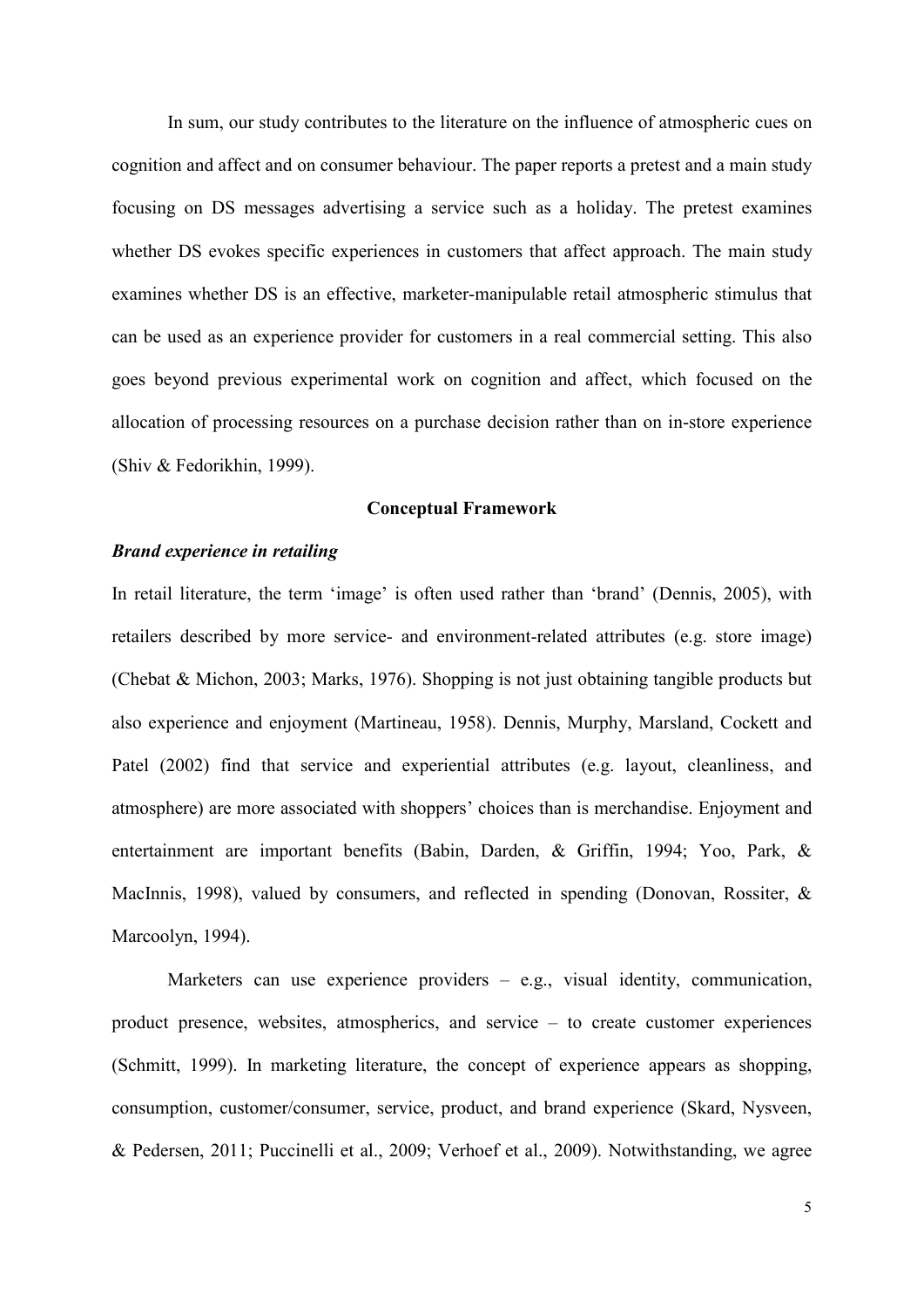with Zarantonello and Schmitt (2010) that brand experience spans all contexts in which the concept of experience has been applied in marketing. Service or product experiences refer to specific offerings and shopping experience refers to a specific phase in the consumer cycle. Therefore, we consider brand experience the conceptually broadest experience construct, especially considering that brand could be either product-based or service-based and that both customers and non-customers may have experiences with a brand (Brakus et al., 2009; Skard et al., 2011). An ad and the stimuli that the ad focuses on (e.g. logo, brand characters, verbal slogan, jingle), for example, can evoke a 'brand experience' (Schmitt, 2012).

Brakus et al. (2009) focus on multiple sources of brand experiences acknowledging that a series of touch points between the product- or service-brand and the consumer creates the experience. They define brand experiences 'as subjective, internal consumer responses (sensations, feelings, and cognitions) and behavioural responses evoked by brand-related stimuli that are part of a brand's design and identity, packaging, communications, and [retail] environments' (p. 53). The theory of mind modularity (Pinker, 1997) (that the mind is not a universal processor of context-free information, but consists of context-dependant specialpurpose computational modules responding to specific environmental cues) inspired the brand experience construct. Sensory experience refers to sensory stimulation; affective experience to moods, feelings, and emotions; intellectual experience to intellectual stimulation (analytical reasoning and/or divergent thinking); and behavioural experience to bodily interactions with the environment.

In this study we exposed respondents to digital ads with functional (i.e. 'features and benefits') and sensory-affective content in order to examine whether the content had any effect on their overall shopping experience. The messages are broadcast on Harrods DS network in its flagship store in Knightsbridge, London, UK. To enable empirical testing in a

6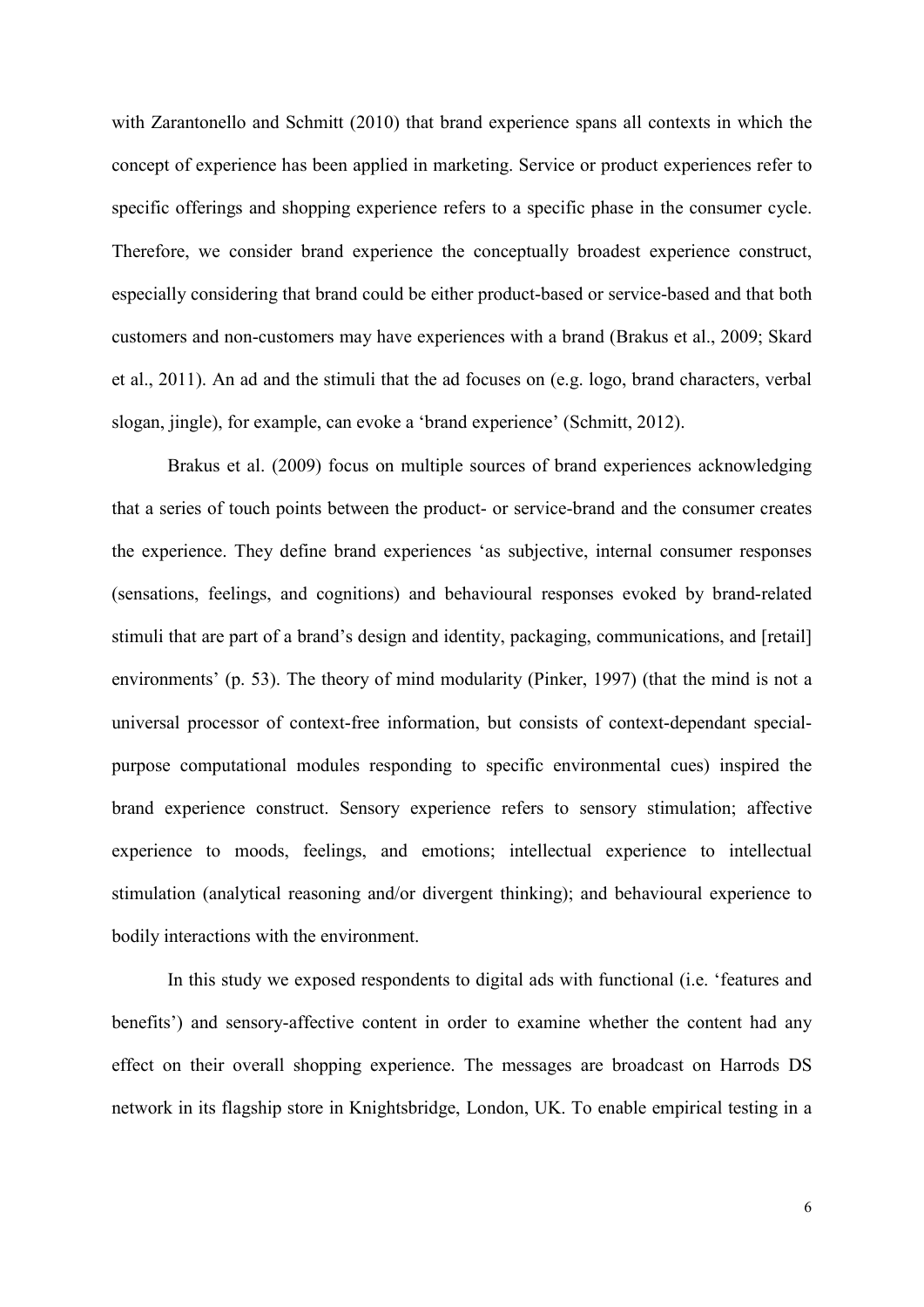real shopping environment, we neglect body-based behavioural experiences. The following subsection extends the brand experience construct to DS.

#### *DS as an experience provider*

DS networks are relatively new as a retail atmospheric stimulus. Limited prior research on DS has demonstrated that such screens may be considered as experiential cues themselves because they enhance the environment since shoppers perceive them as being high-tech and therefore attractive. Shoppers also welcome information provided by DS (Newman et al., 2006). In line with Schmitt's (1999) notion of experience providers, DS may also be used to build the product- and/or service-brand experience via specific cues and imagery used in the broadcast messages. We focus on ability of in-store DS messages to build service-brand experiences (for a travel agent), in contrast to previous research focusing on tangible products (Burke, 2009).

DS should constitute an effective marketer-manipulable atmospheric stimulus, acting as an experience provider for shoppers (Schmitt, 1999). If the broadcast message is hedonic, the evoked experience will be affective. If it is functional, utilitarian information to help shoppers with decision making, the evoked experience will be intellectual, likely consisting of analytic, convergent reasoning about the service or product.

Brand experiences are inherently valuable and have a positive impact on consumer satisfaction, stated loyalty, and brand-consumer relationship (Brakus et al., 2009; Chang & Chieng, 2006). Eisingerich and Rubera (2010) argue that in western societies brand selfrelevance and innovativeness have a greater effect on brand commitment compared to other elements such as customer orientation and social responsibility. Brand self-relevance is a key element in Schmitt's psychological brand model (2012), which has five layers that represent the psychological engagement of consumers with brands. Inner layers represent utilitarian engagement; middle layer self-relevance to consumers; and outer layer social engagement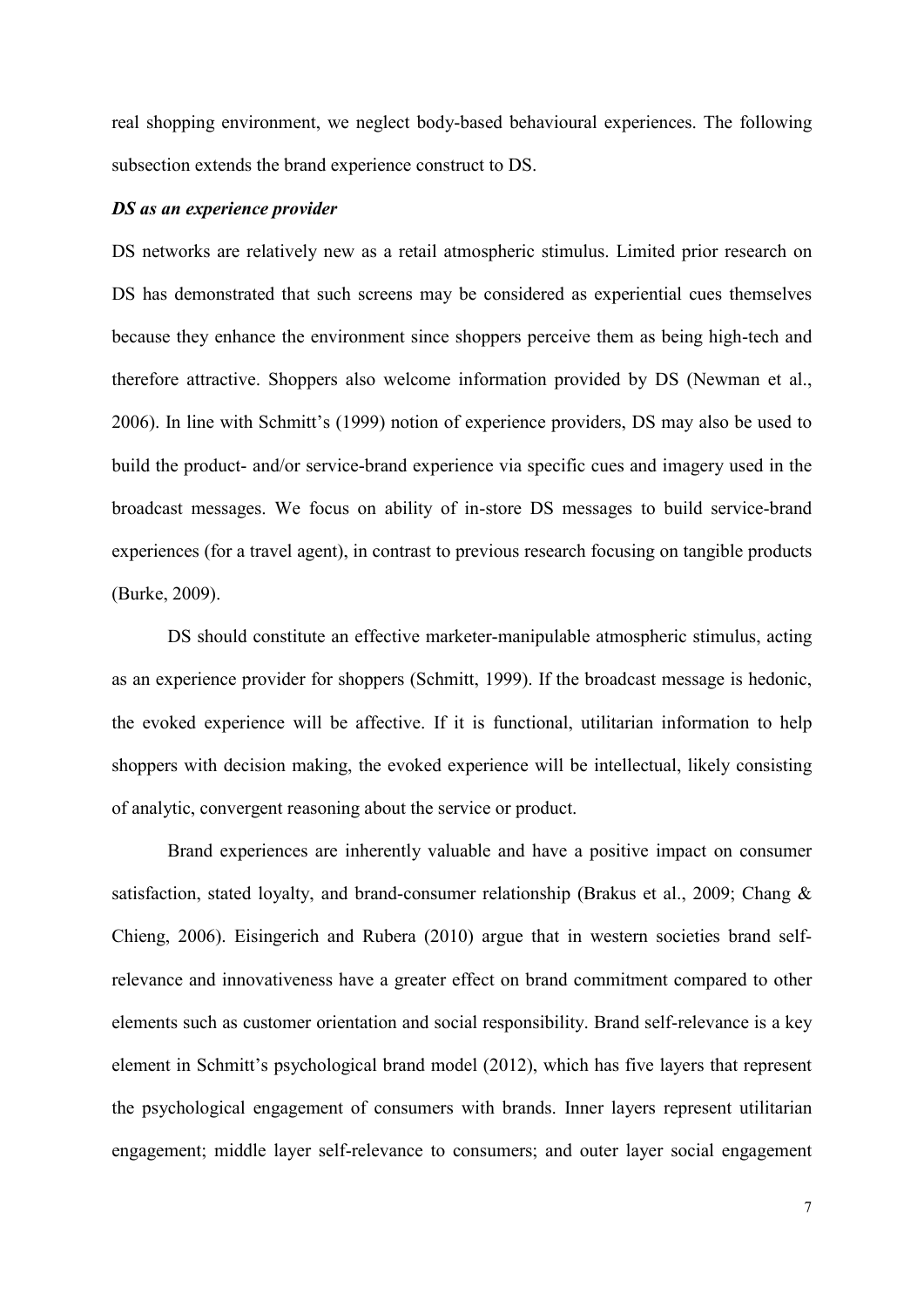with a brand. Brand choice can also be influenced by experienced emotions (Esch et al., 2012). When consumers feel emotionally attached to a brand they are likely to be more loyal (Thomson, MacInnis, & Park, 2005) and willing to spend more social and financial resources on it (Park, MacInnis, Priester, Eisingerich, & Iacobucci, 2010). DS messages high in affective content could facilitate affective engagement with a brand and therefore positive approach.

When consumers perceive a brand as a source of compelling experiences, they derive additional perceived value over functional and economic value (Pine & Gilmore, 1999; Schmitt, 2001). When experiences lead to stimulating, pleasurable outcomes, evoked brand experiences should affect not only past-directed satisfaction judgments, but also subsequent behaviour (Brakus et al., 2009). Therefore, evoked experiences should positively affect consumers' attitudes towards the ad and approach towards the advertiser.

Brand attitudes are general evaluations based on beliefs (Fishbein & Ajzen, 1975), while brand experiences result from consumer interactions or communications with  $(e, g)$  ads or shopping environments (Brakus et al., 2009; Chang & Chieng, 2006). Brand experiences are neither belief-based nor evaluative judgments about the brand. Rather, they include internal responses such as sensations, feelings, divergent (imaginative) thoughts and 'approach' as well as convergent (analytical) thoughts triggered by brand-related stimuli (Brakus et al., 2009). Therefore most brand experiences are not cognitive, except for highorder intellectual, analytical thoughts and reasons. Overall brand attitudes are general and do not elucidate the nature of brand experience. However, brand experiences can result in brand evaluations and may develop into attitudes.

So, we predict that DS ads with cognitive content (providing utilitarian information), evoking intellectual brand experience among consumers, will be *directly* associated with increased approach towards the advertiser. Moreover, evoked intellectual experience will be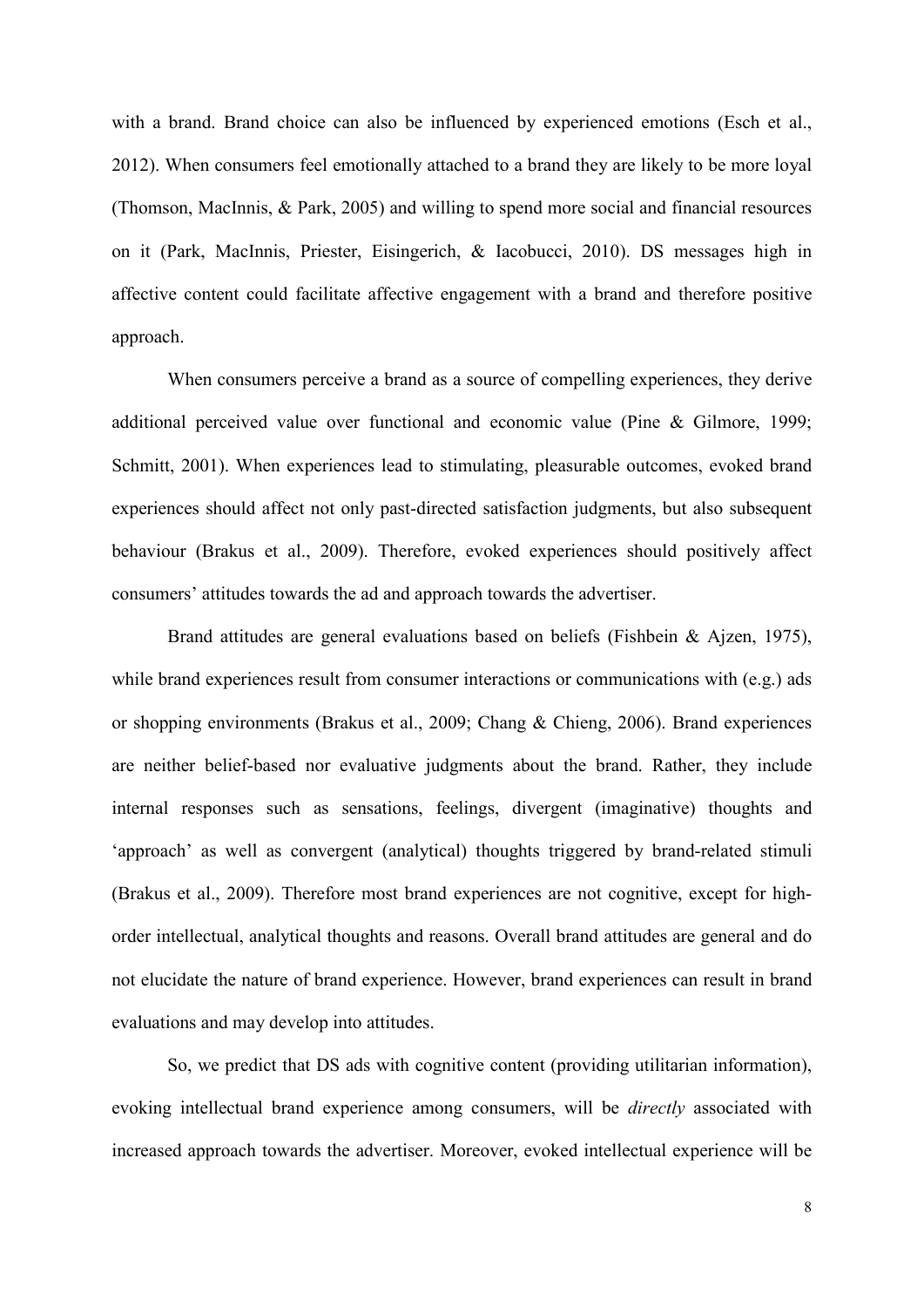*indirectly* associated with increased approach towards the advertiser by positively affecting attitude towards the ad. Similarly, DS ads with affective content (providing hedonic information) will evoke affective brand experience, which will be *directly* associated with increased approach behaviour towards the advertiser. Moreover, the evoked affective experience will be *indirectly* associated with increased approach behaviour towards the advertiser by positively affecting attitude towards the ad.

Consistent with research on pleasant atmospheric stimuli (e.g., music, scent and lighting) on consumers' attitudes during shopping, we predict that the message with pleasant, affective, hedonic cues, unlike the cognitive content, will result in positive attitude towards the ad. Consumers tend to choose to process pleasant, affect-laden incidental cues as they are unlikely to devote sufficient cognitive resources (Shiv and Fedorikhin, 1999). Note that in a previous study on DS, most respondents were unable to recall specific content (Dennis et al., 2010). Therefore, consumers intuitively 'infer' attitude from (positive) affect, using the 'affect-as-information' heuristic (Pham, 2004). Therefore:

- *H1 High affective DS ads will result in more affective experience, positive attitudes towards the ad and approach behaviours relative to an ad only high in cognitive content.*
- *H2 High cognitive DS ads will result in higher utilitarian experiences than an only high affective ad.*

In short, we expect both types of ads broadcast on an in-store DS network to work and ads high on sensory or affective cues will work better than those high on intellectual cues. Previous research indicates effectiveness of few sensory stimuli associated with increased spending (e.g. aroma (Chebat & Michon, 2003), and music (Mattila & Wirtz, 2001)). The next section details the method.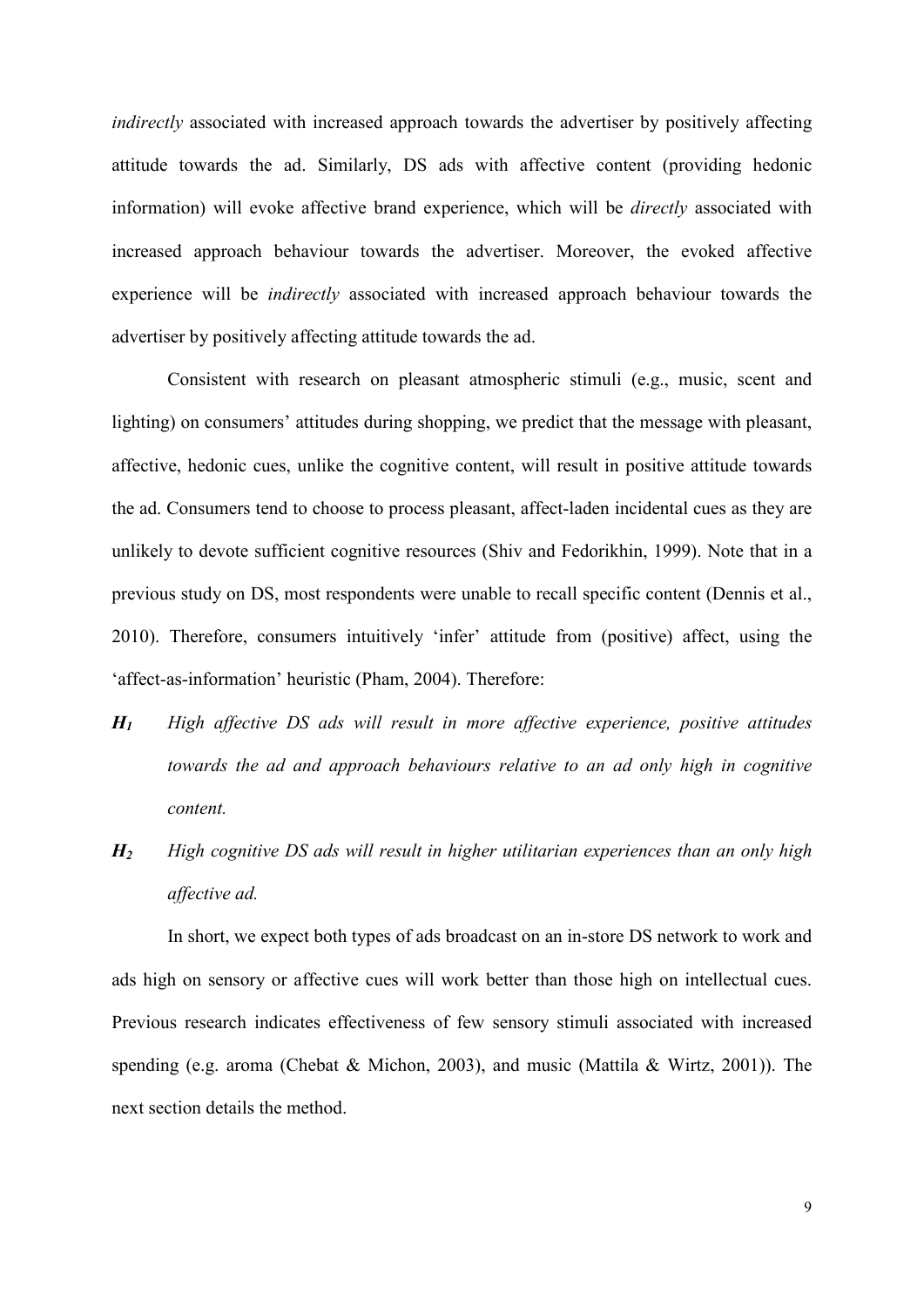#### **Method**

We used pleasant imagery including a tropical landscape to provide sensory affective experience, eschewing narrative material (e.g., humorous message) to reduce individual inconsistencies across the sample, caused by the different ways in which participants may perceive a message (e.g. different sense of humour between participants). A commercial specialist created three ads:

- (i) **High-cognitive/low affect (C)**: details and price of a tropical island holiday in mainly text form with the logo of an upscale private travel company;
- (ii) **High affect/low cognitive (A)**: video of a seaplane landing in a beautiful tropical lagoon next to a golden sand beach, with the same logo; and
- (iii) **High cognitive/high affect (CwA)**: combining video and text from the first two.

The ads were pretested to check that they were perceived as intended, before carrying out the main study to test the hypotheses.

## **Pretest**

A between-subjects experiment checked that the (C) and (CwA) ads are perceived more utilitarian than the (A) ad; and similarly that the (A) and (CwA) ads are perceived more hedonic than the  $(C)$  ad. A convenience sample  $(n = 103)$  of students participated in a general area of a UK university with our ads on DS screens. Subjects were randomly assigned to one of the conditions. Participants were not pre-warned of the topic but asked to imagine a scenario shopping for non-food, aided by a picture of local shops. Initially, participants answered general questions whilst the DS showed neutral content (upcoming seminars etc.) **interspersed with the test content**. Respondents were then asked to rate the extent to which the DS content provided hedonic and utilitarian value. We also included a control low cognitive/low affect condition (only neutral content) but results were trivial due to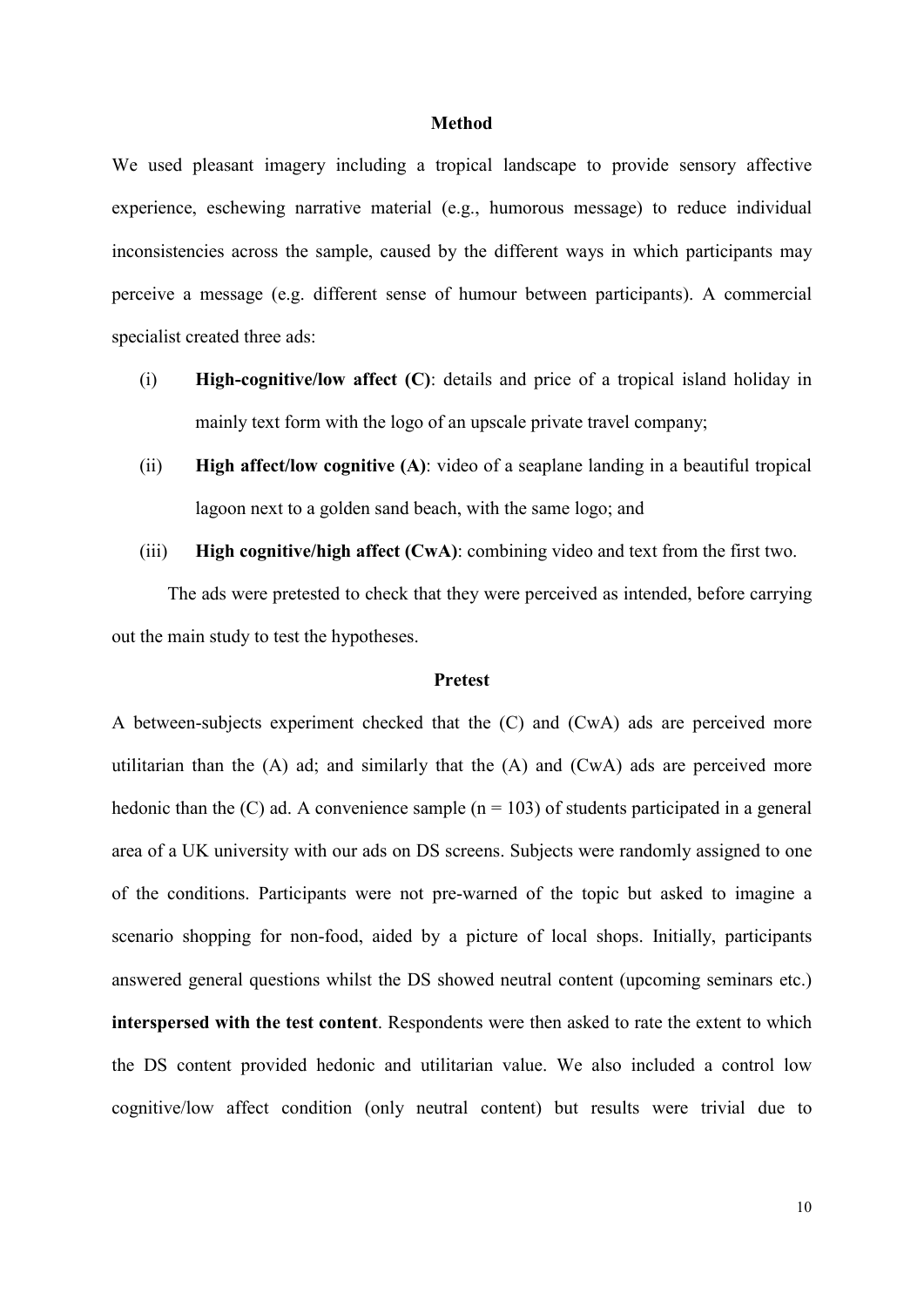insignificant variation between cases. This condition played no further part in the study. Pretest results follow.

## *Pretest Results*

First, the (C) and (CwA) ads are perceived as more utilitarian than the (A) ad; and the (A) and the (CwA) ads are perceived as more hedonic than the (C) ad. There is a significant effect of content on utilitarian evaluations of the ad. Exposing respondents to either (C) or (CwA) significantly increases utilitarian evaluations of the ad compared to (A) whereas there is no significant difference between effects of (C) and (CwA). Similarly, there is a significant effect of the content on hedonic evaluations of the ad. Exposing respondents to either (A) or (CwA) significantly increases hedonic evaluations of the ad compared to (C) whereas there is no significant difference between the effects of (A) and (CwA) (Table 1).

Utilitarian evaluations are significantly greater than hedonic evaluations of the (C) ad. Similarly, hedonic evaluations are significantly greater than utilitarian evaluations of the (A) ad. On the other hand, there is no significant difference between respondents' utilitarian and hedonic evaluations of the (CwA) ad (Table 1).

Regarding approach to the advertiser, there is a significant effect of the content. Exposing shoppers to either (A) or (CwA) significantly increases approach to the advertiser compared to (C), whereas there is no significant difference between effects of (A) and (CwA) (Table 1).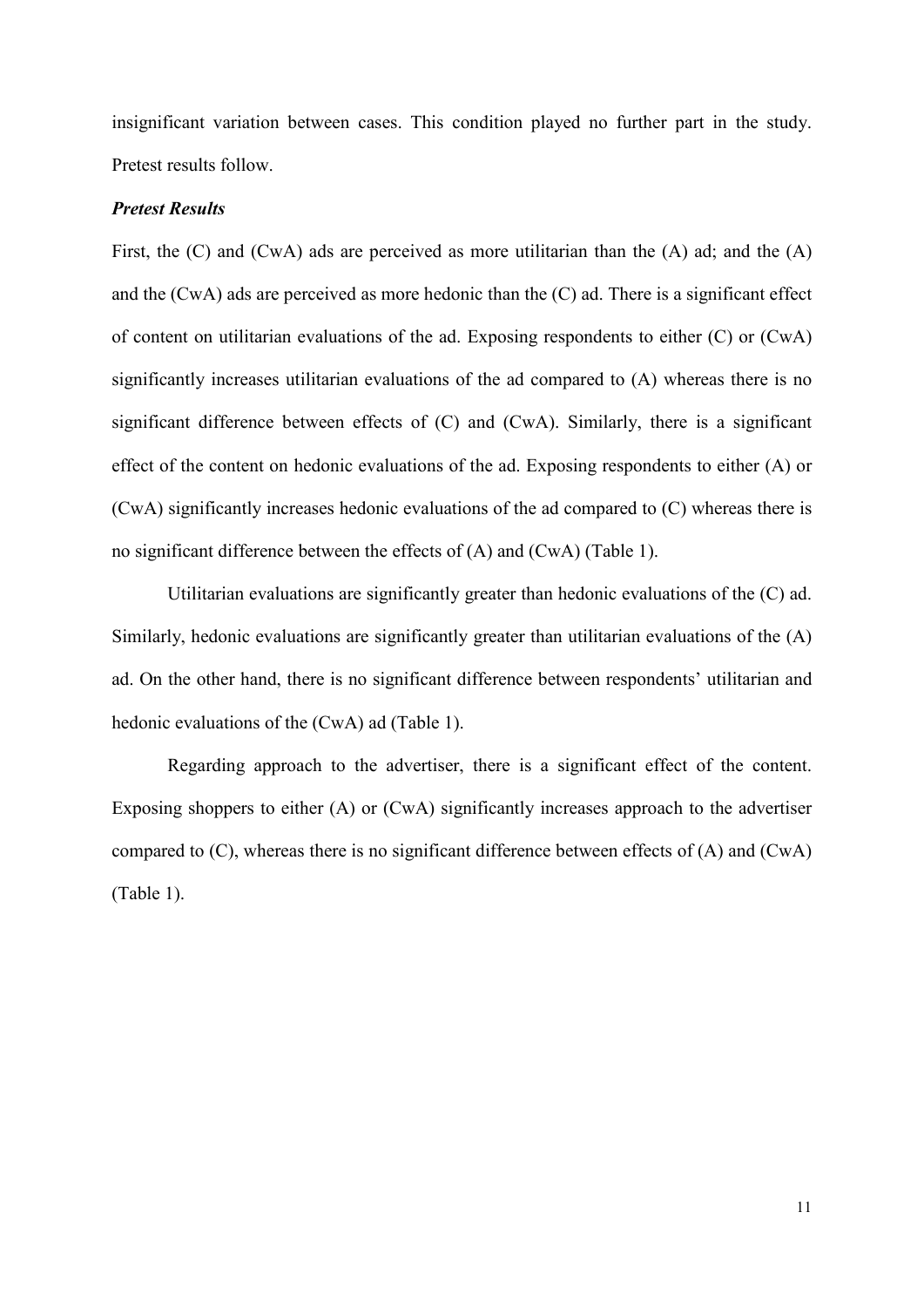|                                              | <b>Means</b>                                     | <b>ANOVA</b>           | t-Test                                                                 |
|----------------------------------------------|--------------------------------------------------|------------------------|------------------------------------------------------------------------|
| Content of the ad                            |                                                  |                        |                                                                        |
| Utilitarian Value                            | $M_c = 3.79$<br>$M_A = 2.54$<br>$M_{CWA} = 3.55$ | $F(2, 100) = 20.1***$  | C or CwA – A: $t(100) = 6.2$ ***<br>$C - C w A$ : $t(100) = -1.14***$  |
| Hedonic Value                                | $M_c = 1.60$<br>$M_A = 3.52$<br>$M_{CWA} = 3.37$ | $F(2, 100) = 42.6$ *** | A or $CWA - C$ : $t(100) = 9.6$ , ***<br>$A - CWA$ : t(100) = -0.66 ns |
| C ad<br>Utilitarian Value<br>Hedonic Value   | $M_c = 3.79$<br>$M_c = 1.60$                     |                        | $t(34) = 14.7$ ***                                                     |
| A ad<br>Utilitarian Value<br>Hedonic Value   | $M_A = 2.54$<br>$M_A = 3.52$                     |                        | $t(33) = 4.8$ ***                                                      |
| CwA ad<br>Utilitarian Value<br>Hedonic Value | $M_{CWA} = 3.55$<br>$M_{CWA} = 3.37$             |                        | $t(33) = 1.1***$                                                       |
| Approach to the advertiser                   | $M_c = 1.98$<br>$M_A = 3.08$<br>$M_{CWA} = 3.10$ | $F(2, 100) = 14.2$ *** | A or CwA – C: $t(100) = 4.9$ ***<br>$A - CWA$ : t(100) = .06 ns        |

*Table 1: Means differences for the pretest.*

Note: Utilitarian and Hedonic Value 1-5 composite scales, higher numbers more utilitarian or hedonic respectively Approach to the advertiser 1-5 composite scale, higher numbers stronger intention to approach  $ns = p > 0.05$ ; \*\*\* =  $p < 0.001$ .

Manipulation was successful. Functional, utilitarian content evoked an intellectual experience among consumers and pleasant, non-functional, hedonic imagery evoked an affective experience. Accordingly, these ads were used in the main study reported in the next section.

## **Main study**

The main study was conducted in the Harrods department store. Shoppers were intercepted near permanently-fitted DS. Respondents were not pre-warned of the DS topic but rather asked to participate in a study about their shopping experience. The stimulus was the same DS advertising as in the pretest; a real service of the upscale in-house private travel company, targeting customers of the store (our respondents). Thereby, our field experiment overcame frequent limitations suggested (Runyan, Kim, & Baker, 2012; Sharma, Sivakumaran & Marshall, 2010; Teller & Dennis, 2012) that atmospheric studies can be less realistic using simulated products, hypothetical suppliers and (only) student respondents. The procedure and measures are reported next.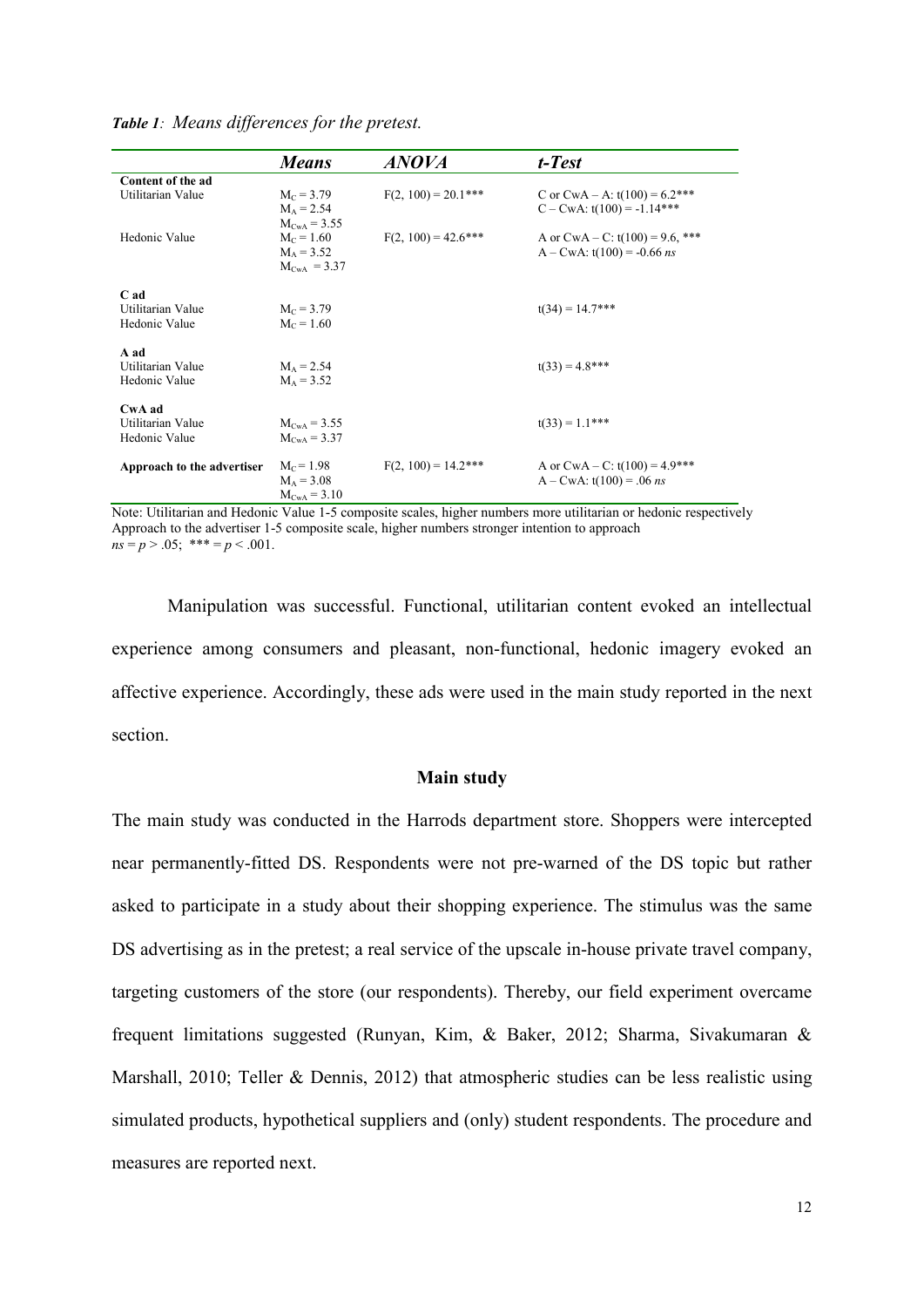## *Design, dependent measures, procedure*

Dependent variables were evaluations of DS ads and anticipated approach behaviour towards the advertiser. As before, we tested  $(C)$ ,  $(A)$  and  $(CwA)$  ads using a between-subjects design (146, 137, and 154 respondents respectively;  $n = 437$ ).

The questionnaire concerned themes: (i) travel agent affective/sensory brand experience; (ii) travel agent intellectual brand experience; (iii) attitude to the ad; and (iv) anticipated avoidance-approach behaviour towards the advertiser. Scales were adopted or adapted from previous studies (Table 2). Items assessing the affective, sensory and intellectual experiences were adapted from the brand experience scale (Brakus et al., 2009), developed for product-brands as sources of experiences (also adapted and validated for service-brands (Chang & Chieng, 2006; Skard et al., 2011)). We also measured anticipated spending and number of items expected to be bought on that visit. Main demographics of sub-samples were similar.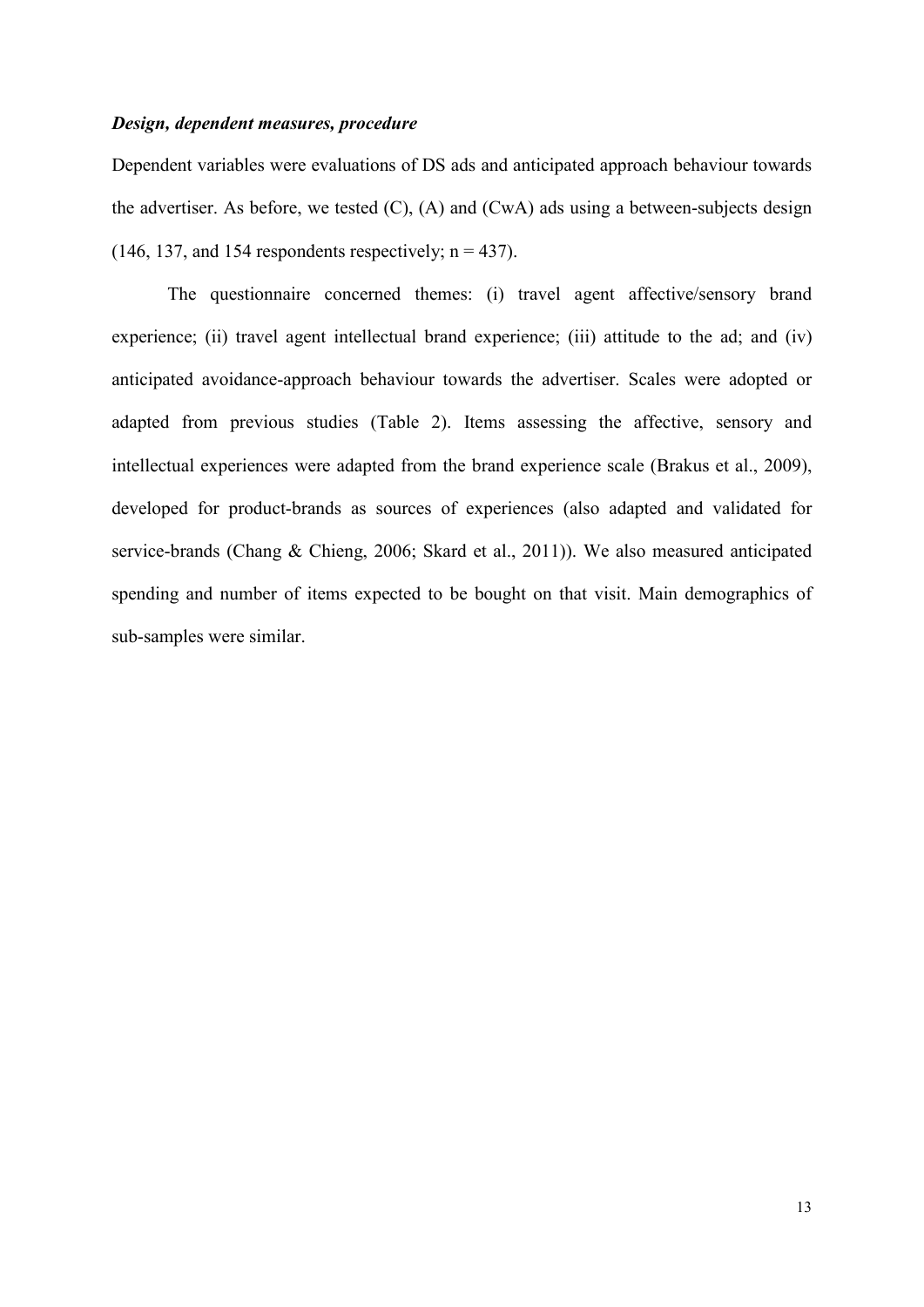#### *Table 2: Measurement Scales*

| <b>Dimensions and Items</b>                                                                                                                                                                                                                                                     | <b>Adopted/adapted from</b>                                                                           |
|---------------------------------------------------------------------------------------------------------------------------------------------------------------------------------------------------------------------------------------------------------------------------------|-------------------------------------------------------------------------------------------------------|
| Intellectual brand experience (utilitarian). $\alpha$ = .965; CR = .964<br>$(\alpha$ : = .836; CR = .829)                                                                                                                                                                       |                                                                                                       |
| If I were planning to buy a holiday, the advert would help me to make a better decision<br>Viewing the advert provides information that would be helpful in buying a holiday<br>If I were planning to buy a holiday, the advert would help me to find what I was looking<br>for | Fiore et al. (2005); Hoch & Ha (1986)<br>Fiore et al. (2005); Hoch & Ha (1986)<br>Babin et al. (1994) |
| Viewing the advert gives me more information about holidays and travel                                                                                                                                                                                                          | Babin et al. (1994); Fiore et al. (2005);<br>Newman et al., (2006)                                    |
| If I were planning to buy a holiday, the advert would help me to find what I was looking<br>for                                                                                                                                                                                 | Babin et al. (1994)                                                                                   |
| The advert stimulates my problem solving $1$                                                                                                                                                                                                                                    | Brakus et al. (2009)                                                                                  |
| I engage in a lot of thinking when I encounter an advert like this one <sup>1</sup>                                                                                                                                                                                             | Brakus et al. (2009)                                                                                  |
| Viewing the content about the travel agent would provide utilitarian value (practical or<br>functional) if I were planning to buy a holiday $\frac{1}{1}$                                                                                                                       | Leclerc et al. (1994)                                                                                 |
| Affective brand experience (hedonic). $\alpha$ = .965; CR = .957<br>$(\alpha$ : = .938; CR: = .899)                                                                                                                                                                             |                                                                                                       |
| Viewing the advert provides entertainment                                                                                                                                                                                                                                       | Dennis et al., 2010                                                                                   |
| Viewing the advert is pleasurable                                                                                                                                                                                                                                               | Dennis et al., 2010; Leclerc et al. (1994)                                                            |
| The advert induces feelings and sentiments                                                                                                                                                                                                                                      | Brakus et al. (2009)                                                                                  |
| This is an affective advert                                                                                                                                                                                                                                                     | Brakus et al. (2009)                                                                                  |
| Viewing this content is truly a joy $2$                                                                                                                                                                                                                                         | Babin et al. (1994)                                                                                   |
| Viewing this content felt like an escape <sup>2</sup>                                                                                                                                                                                                                           | Babin et al. (1994)                                                                                   |
| I enjoyed viewing this content for its own sake, not just for the items I may purchase <sup>2</sup>                                                                                                                                                                             | Babin et al. (1994)                                                                                   |
| When viewing this content, I enjoyed being immersed in an exciting new holiday $2$                                                                                                                                                                                              | Babin et al. (1994)                                                                                   |
| Viewing this advert whilst shopping is a very nice time out $2$                                                                                                                                                                                                                 | Babin et al. (1994)                                                                                   |
| Attitude towards the DS ad. $\alpha$ = .927; CR = .926                                                                                                                                                                                                                          |                                                                                                       |
| What do you think of the sensory appeal of the advert?                                                                                                                                                                                                                          | Brakus et al. (2009)                                                                                  |
| What do you think of the visual impact of the advert?                                                                                                                                                                                                                           | Brakus et al. (2009)                                                                                  |
| I would describe the advert (rather than the advertiser) as: (very poor - very good)                                                                                                                                                                                            | Leclerc et al. (1994)                                                                                 |
| I would describe my attitude towards the advert (rather than the advertiser) as: (dislike<br>very much – like very much)                                                                                                                                                        | Dennis et al., 2010; Leclerc et al. (1994)                                                            |
| I would describe the advert (rather than the advertiser) as: very commonplace – very<br>distinctive                                                                                                                                                                             | Newman et al., (2006)                                                                                 |
| Viewing the content affects my shopping trip in a  way (very negative – very positive) <sup>3</sup>                                                                                                                                                                             | Leclerc et al. (1994)                                                                                 |
| Viewing the content motivates me to search for a specific product or service in the store <sup>3</sup>                                                                                                                                                                          | Newman et al., (2006)                                                                                 |
| Advertiser avoidance / approach. $\alpha$ = .953; CR = .915<br>(a: .927; CR: = .924)                                                                                                                                                                                            |                                                                                                       |
| After viewing the advert, I will be likely to use the advertiser more often                                                                                                                                                                                                     | Donovan et al. (1994)                                                                                 |
| After viewing the advert, I am more interested in the advertiser than I was previously                                                                                                                                                                                          | Donovan et al. (1994)                                                                                 |
| The advert enhances my feelings towards the advertiser                                                                                                                                                                                                                          | Brakus et al. (2009)                                                                                  |
| After viewing the advert, I would describe my attitude towards the advertiser (rather than<br>the advert) as; (dislike very much - like very much)                                                                                                                              | Leclerc et al. (1994)                                                                                 |
| After viewing the advert, if I were planning to buy a holiday I would be more likely to<br>book with the advertiser <sup>1</sup>                                                                                                                                                | Leclerc et al. (1994)                                                                                 |
| After viewing the content, I am likely to spend more money on travel requirements with<br>that travel agent <sup>1</sup>                                                                                                                                                        | Chebat & Michon $(2003)$ ; Dennis et al., 2010                                                        |

Notes. Five-point Likert (anchored by disagree strongly – agree strongly) or semantic differential. α=Cronbach alpha, CR=Composite reliability *(Pretest)* 

<sup>1</sup> Item dropped from analysis of pretest.

<sup>2</sup> Item not included in main study.

<sup>3</sup> Item dropped from analysis of main study.

When respondents started the questionnaire, the DS was visible and the loop running, including test content. During any delay before test content started, respondents answered general questions, and then were asked to view the test ad. Using forced exposure to the ad constitutes a limitation but the benefit of the design is the real ad creative presented on a real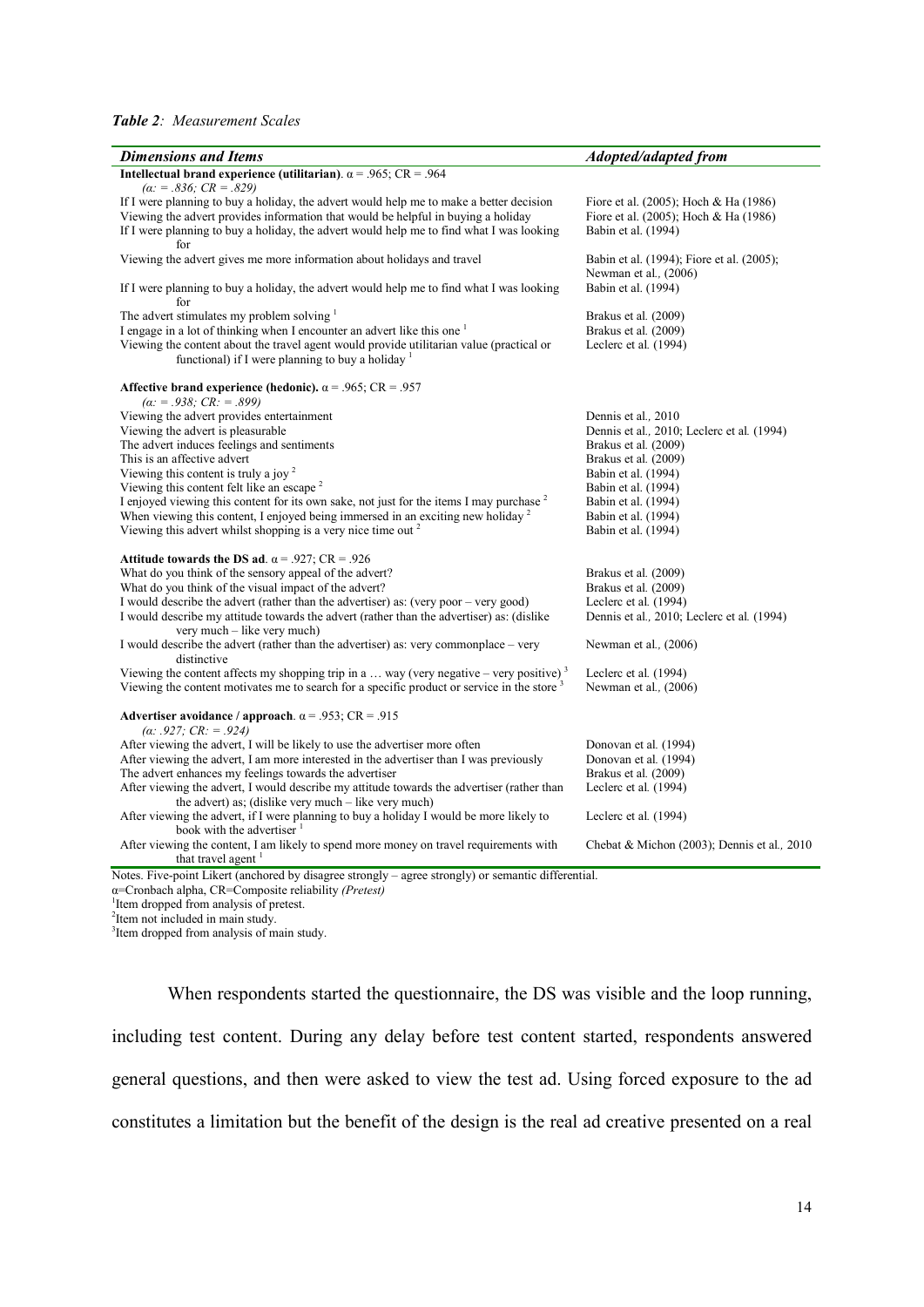ad platform to real shoppers in a real field situation. They were then asked DS questions followed by approach/avoidance questions. The main study results follow.

## *Main study results*

*Manipulation Check.* (C) and (CwA) ads are perceived as more utilitarian than (A); and similarly (A) and (CwA) are perceived as more hedonic than (C). Exposing shoppers to **either** (A) or (CwA) significantly increases hedonic evaluations of the ad compared to (C) but there is no significant difference between effects of (A) and (CwA). Similarly, exposing shoppers to **either** (C) or (CwA) significantly increases shoppers' utilitarian evaluations of the ad compared to (A), but there is no significant difference between the effects of (C) and (CwA) (Table 3).

Utilitarian evaluations are significantly greater than hedonic evaluations of (C). Hedonic evaluations are significantly greater than utilitarian evaluations of (A). There is a small, conceptually irrelevant difference between shoppers' utilitarian and hedonic evaluations of (CwA) ad (Table 3).

|                                | <b>Means</b>          | <b>ANOVA</b>            | T Test                                |
|--------------------------------|-----------------------|-------------------------|---------------------------------------|
| Content of the advertisement   |                       |                         |                                       |
| Utilitarian Evaluations        | $M_c = 3.22$          | $F(2, 434) = 55.3$ ***  | C or CwA – A: $t(434) = 4.41***$      |
|                                | $M_{CWA} = 3.36$      |                         | $C - C w A$ : t(434) = 1.06 <i>ns</i> |
|                                | $M_A = 2.10$          |                         |                                       |
| Hedonic Evaluation             | $M_c = 1.77$          | $F(2, 434) = 161.6$ *** | A or CwA – C: $t(434) = 19.9$ ***     |
|                                | $M_A = 3.54$          |                         | $A - CWA$ : t(434) = -.19 <i>ns</i>   |
|                                | $M_{\text{Cwa}}=3.53$ |                         |                                       |
|                                |                       |                         |                                       |
| C ad<br>Utilitarian Evaluation | $M_c = 3.22$          |                         | $t(145) = 14.8$ ***                   |
| <b>Hedonic Evaluation</b>      | $M_c = 1.77$          |                         |                                       |
|                                |                       |                         |                                       |
| A ad                           |                       |                         |                                       |
| Utilitarian Evaluation         | $M_A = 2.10$          |                         | $t(136) = 12.2$ ***                   |
| <b>Hedonic Evaluation</b>      | $M_A = 3.54$          |                         |                                       |
|                                |                       |                         |                                       |
| CwA ad                         |                       |                         |                                       |
| Utilitarian Evaluation         | $M_{CWA} = 3.36$      |                         | $t(153) = 2.2*$                       |
| <b>Hedonic Evaluation</b>      | $M_{CWA} = 3.53$      |                         |                                       |

*Table 3: Main Study Manipulation*

Note: Utilitarian and Hedonic Value 1-5 composite scales, higher numbers more utilitarian or hedonic respectively. Approach to advertiser 1-5 composite scale, higher numbers stronger intention to approach.  $n_s = p > .05$ ;  $* = p < .05$ ;  $*** = p < .001$ .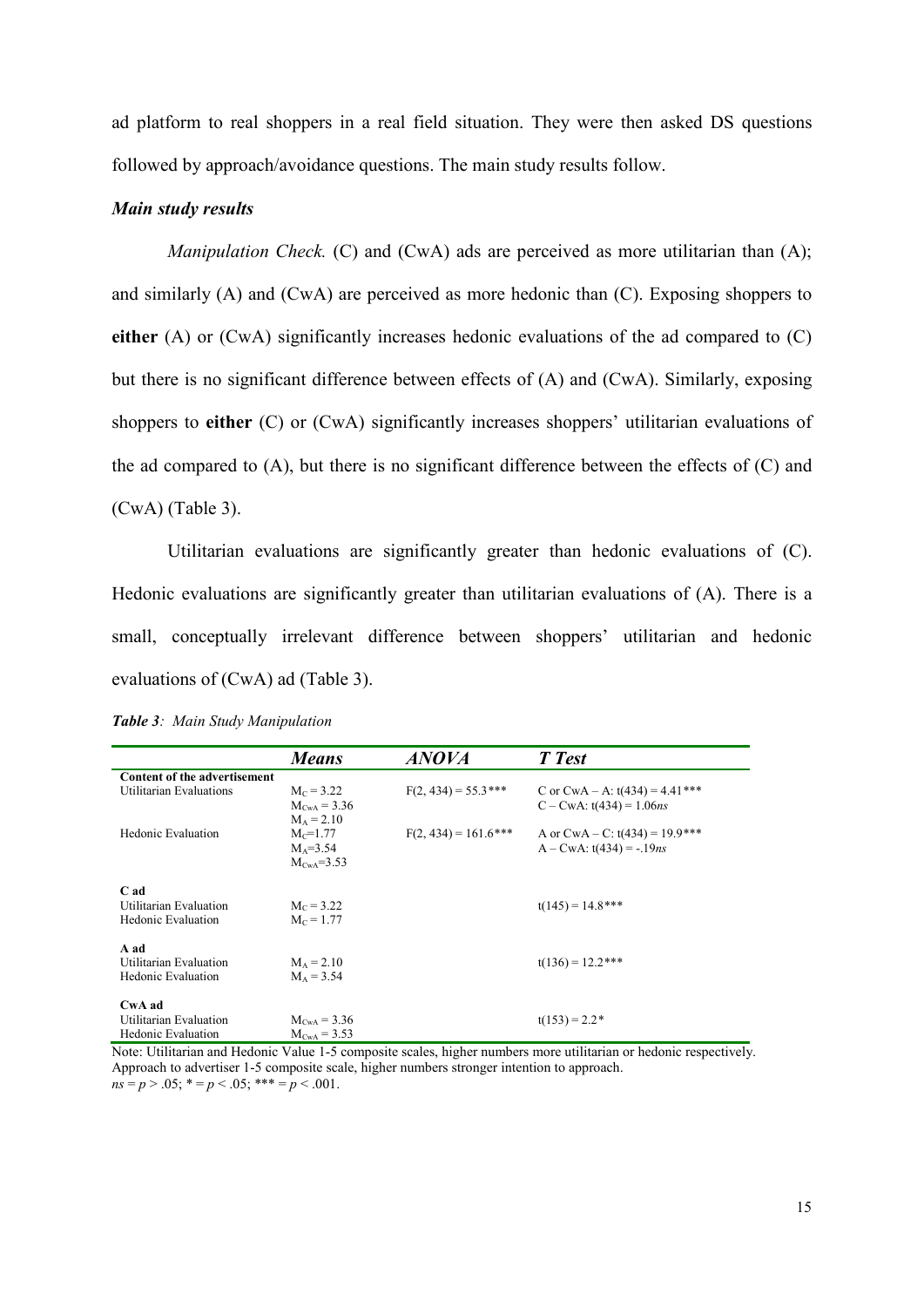*Attitude towards the Ad and Approach towards the Advertiser.* Exposing shoppers to **either** (A) or (CwA) significantly increases attitude to the ad compared to (C), but there is no significant difference between effects of (A) and (CwA). Exposing shoppers to **either** (A) or (CwA) significantly increases approach to the advertiser compared to (C). In both cases there is no significant difference between effects of (A) and (CwA) (Table 4).

*Shopping Outcomes.* There is a significant effect of content on shopper expected spending on this trip to the store. Exposing shoppers to **either** (A) or (CwA) significantly increases expected spending. The effect remains after controlling for classification variables for which spend varies, i.e. age and first visit or not  $(F(2, 414) = 3.19, p < .05)$ . There is also a significant effect of the content on expected number of items bought by shoppers on this trip. Exposing shoppers to **either** (A) or (CwA) significantly increases expected number of items bought. The effect remains after controlling for the classification variable for which items bought varies, first visit or not  $((F(2, 414) = 4.22, p < .05))$ . There is no significant difference between effects of (A) and (CwA) (Table 4).

|                                          | <b>Means</b>                                            | <i>ANOVA</i>         | T Test                                                              |
|------------------------------------------|---------------------------------------------------------|----------------------|---------------------------------------------------------------------|
| Attitude towards ad#                     | $M_c = 2.52$<br>$M_A = 3.12$<br>$M_{CWA} = 3.08$        | $F(2, 434)=46.9***$  | A or CwA – C: $t(434)=9.69***$<br>$A - CWA$ : t(434)=-.29 <i>ns</i> |
| Approach to advertiser#                  | $M_c = 2.21$<br>$M_A = 3.99$<br>$M_{\text{Cwa}} = 4.05$ | $F(2, 434)=171.1***$ | A or $CWA - C$ : t(434)=16.8***<br>$A - CwA$ : t(434)=.71 <i>ns</i> |
| <b>Expected spending##</b>               | $M_c = 2.39$<br>$M_A = 2.71$<br>$M_{CWA} = 2.67$        | $F(2, 434)=3.275*$   | A or CwA – C: $t(434)=2.55**$<br>A – CwA: $t(434)$ =-.29 <i>ns</i>  |
| <b>Expected number of items bought##</b> | $M_c = 2.90$<br>$M_A = 4.07$<br>$M_{CWA} = 4.51$        | $F(2, 434)=3.53*$    | A or CwA – C: t(434)=2.53*<br>$A - CWA$ : t(434)=.72ns              |

|  |  |  |  |  | Table 4: Effect of ad content |
|--|--|--|--|--|-------------------------------|
|--|--|--|--|--|-------------------------------|

#1-5 composite scales.

##1-5 scales with coding redacted for commercial confidentiality.

 $ns = p > .05$ ;  $* = p < .05$ ;  $** = p < .01$ ;  $*** = p < .001$ .

*First-time vs. Non-first-time Visitors.* Demographics did not influence evoked experiences, attitudes or approach significantly. There are minor differences according to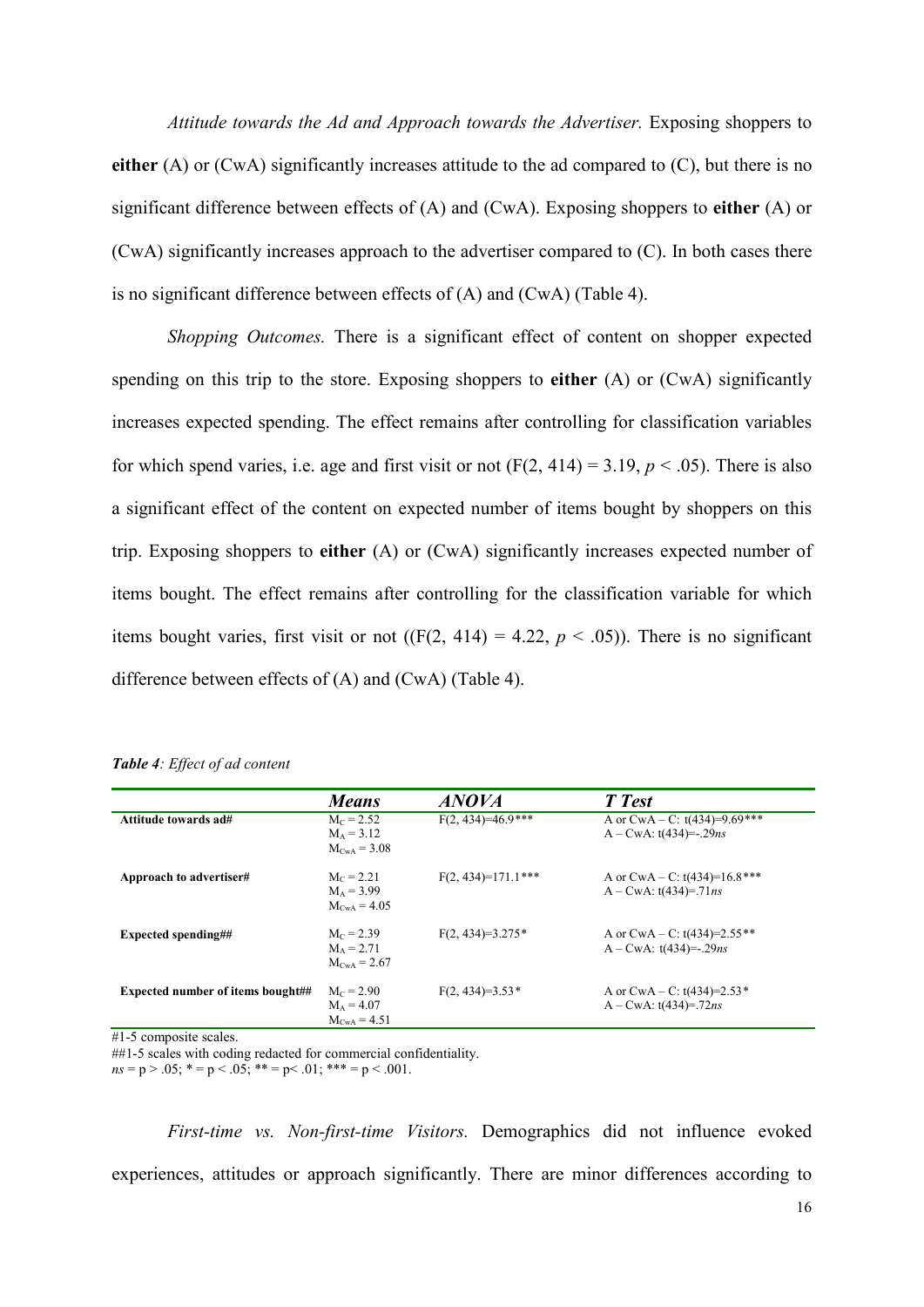whether shoppers are visiting London as tourists, who may have more positive evaluations, which are crystallized for shoppers for who visit Harrods for the first time, for whom variables are higher (except that utilitarian evaluation of (A) is lower for first visit). There is a significant main effect of first-time *vs* non-first-time visitors on approach to advertiser (F(1,  $409$ ) = 7.1, p < .01 (but the interaction effect between the type of ad and first-time *vs* nonfirst-time visitors is non-significant  $(F(2, 409) = 1.1, \text{ ns})$  (Figure 1). Shoppers may be enthralled by the new experience on their first visit and prone to higher ratings.

|                                     | (C)          |                              | (A)                |                                     | (CwA)         | <b>Total</b> |
|-------------------------------------|--------------|------------------------------|--------------------|-------------------------------------|---------------|--------------|
| <b>Hedonic value</b>                |              |                              |                    |                                     |               |              |
| First visit                         | 1.823        | $t(105.12\#)=$<br>$14.04***$ | 3.574              | $t(88.18\#)=$<br>1.90 <sub>ns</sub> | 3.932         | 3.291        |
|                                     | $t(132)=$    |                              | $t(97.7\#)=$       |                                     | $t(137.2\#)=$ | $t(413) =$   |
|                                     | .10ns        |                              | .44ns              |                                     | $4.60**$      | $4.19**$     |
| Not first visit                     | 1.809        | $t(226.7\#)=$<br>$12.58***$  | 3.487              | $t(149.2\#)=$<br>1.78ns             | 3.183         | 2.768        |
| <b>Utilitarian value</b>            |              |                              |                    |                                     |               |              |
| First visit                         | 3.566        | $t(162)=$<br>$4.47***$       | 1.793              | $t(162)=$<br>$11.36***$             | 3.780         | 3.076        |
|                                     | $t(88.52\#)$ |                              | $t(131) =$         |                                     | $t(140.7\#)=$ | $t(413)=$    |
|                                     | $= 2.36$ ns  |                              | $2.69*$            |                                     | $4.43**$      | 2.10ns       |
| Not first visit                     | 3.101        | $t(183.3\#)=$<br>$3.02**$    | 2.276              | $t(140.7\#)=$<br>$4.28***$          | 3.026         | 2.817        |
| Attitude towards the ad             |              |                              |                    |                                     |               |              |
| First visit                         | 2.654        | $t(162) =$<br>$12.15***$     | 4.181              | $t(162) =$<br>.37ns                 | 4.229         | 3.822        |
|                                     | $t(132)=$    |                              | $t(130.1\#)=$      |                                     | $t(146) =$    | $t(413) =$   |
|                                     | .75ns        |                              | $3.15*$            |                                     | $2.79*$       | $4.46**$     |
| Not first visit                     | 2.520        | $t(247) =$<br>$12.21***$     | 3.846              | $t(247) =$<br>.25ns                 | 3.879         | 3.363        |
| Approach/avoidance to<br>advertiser |              |                              |                    |                                     |               |              |
| First visit                         | 2.293        | $t(162) =$<br>$6.73***$      | 3.301              | $t(162)=$<br>.02ns                  | 3.304         | 3.052        |
|                                     | $t(132)=$    |                              | $t(131) =$         |                                     | $t(146) =$    | $t(413) =$   |
|                                     | .32ns        |                              | 1.90 <sub>ns</sub> |                                     | 2.53ns        | $3.65**$     |
| Not first visit                     | 2.239        | $t(247) =$<br>$5.75***$      | 3.003              | $t(247) =$<br>.59ns                 | 2.913         | 2.691        |

*Table 5: First visit vs. not first visit to the store.*

Note: Means in **bold**.  $ns = p > 0.05$ ;  $* = p < 0.05$ ;  $** = p < 0.01$ ;  $** = p < 0.01$ . #Adjusted for non-equality of variances (Levine statistic  $p = <.05$ ).

t-Tests comparing means for shoppers for whom this is their first visit *vs.* those not on first visit are indicated between rows *in italics*; Bonferroni-corrected *p-*values based on five *post hoc* variables.

Contrasts between (A)*vs.*(C); and (CwA)*vs*.(A) respectively are between columns *also in italics*.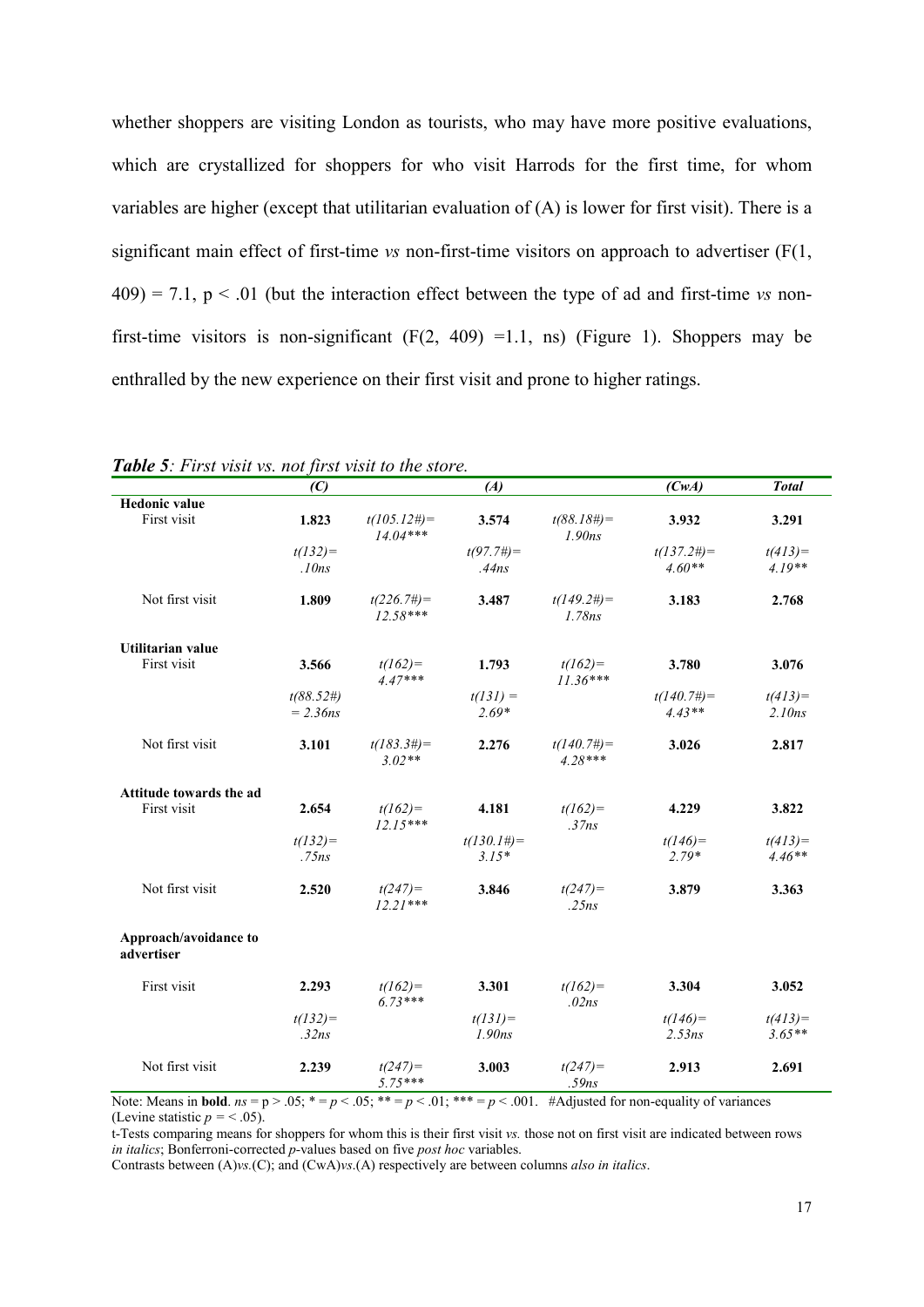*Figure 1: Approach to advertiser (travel agent) for the three ads X whether first visit to the store*



**Estimated Marginal Means of Advertiser Approach** 

## **Discussion and conclusions**

This study has demonstrated that DS is an effective, marketer-manipulable retail atmospheric stimulus. Well-designed ads that play to the strength of DS with moving, pleasant images can increase shoppers' approach behaviour towards an advertiser and the total service experience. Stopping customers and asking them to view an ad may well be a contributing factor to this experience effect, yet that was the same for each of the ad conditions. Findings are more conclusive than previous studies, which have been based either on a small qualitative sample (Newman et al., 2006) or a questionnaire survey in a single condition (Dennis et al., 2010).

The findings are theoretically important because they demonstrate the effectiveness of a DS ad that stimulates pleasure (little functional information), and evokes affective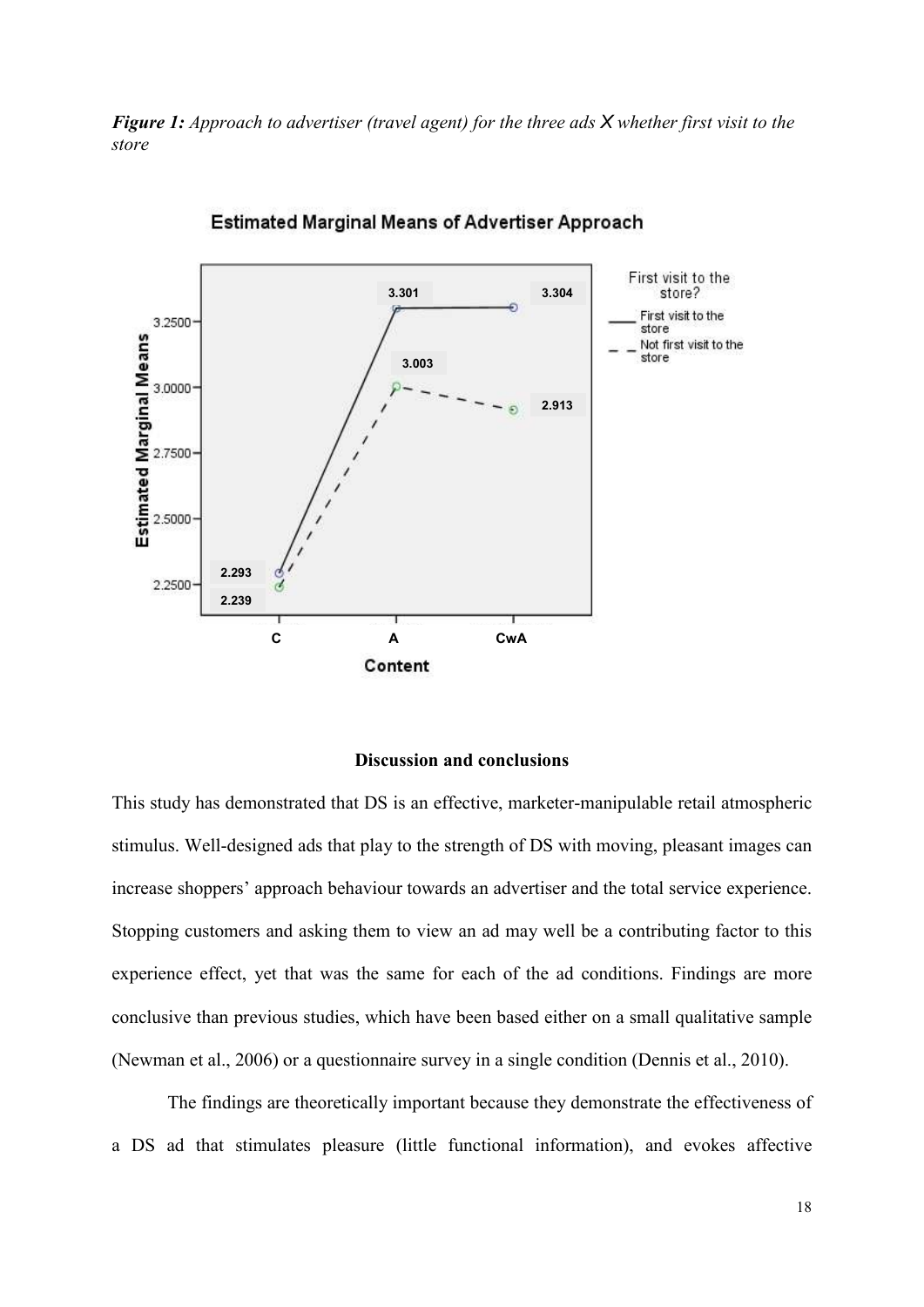experience. Previous studies have concerned more functional, 'features-and-benefits' content and have mainly focused on tangible products (Burke, 2009). Evoked affective experience seems to be a stronger predictor of approach behaviour than evoked intellectual experience. Moreover, customers' affective experiences are more strongly associated with positive attitudes and approach behaviour than are cognitive based experiences. This is consistent with 'primacy of affect' – when consumers allocate few processing resources, as towards DS incidental informational cues, they are more likely to be led by their 'hearts' than 'heads'. Consumers often make decisions by misattributing 'evaluation of' as 'liking' (Pham, 2004) affect-laden options; and allocating insufficient deliberative processing resources to assess and reason about 'functional' features of the same options (Shiv & Fedorikhin, 1999).

In retail DS, deliberation may be relatively low (in the Dennis et al. (2010) study, most respondents were unaware of having viewed specific ads – yet still considered DS contributed to positive image). This lends emphasis to our finding of the strength of the evoked affective experiences. DS, evoking affective, sensory brand-experience, provides a different theoretical explanation of how marketing communications influence consumers than the one that existing mass-media models provide. Our study has strong theoretical implications, suggesting that brand-related stimuli in store DS trigger not only deliberative processes and brand attitudes; but they also evoke experiences that stimulate senses, evoke feelings and elicit approach behaviour (Brakus et al., 2009). In contrast, the theoretical focus of the traditional communication models (DAGMAR (Colley, 1961); Elaboration Likelihood Model (Petty & Cacioppo, 1986); Rossiter and Percy's (1997) Grid) has concerned attitudes, rather than experiences. Such models assume that processing of communication messages is mostly deliberative, resulting in high-order responses including elaborations, categorizations, inferences, recall, arguments and counter-arguments. Based on those responses, consumers construct attitude towards the message and then towards the advertised brand.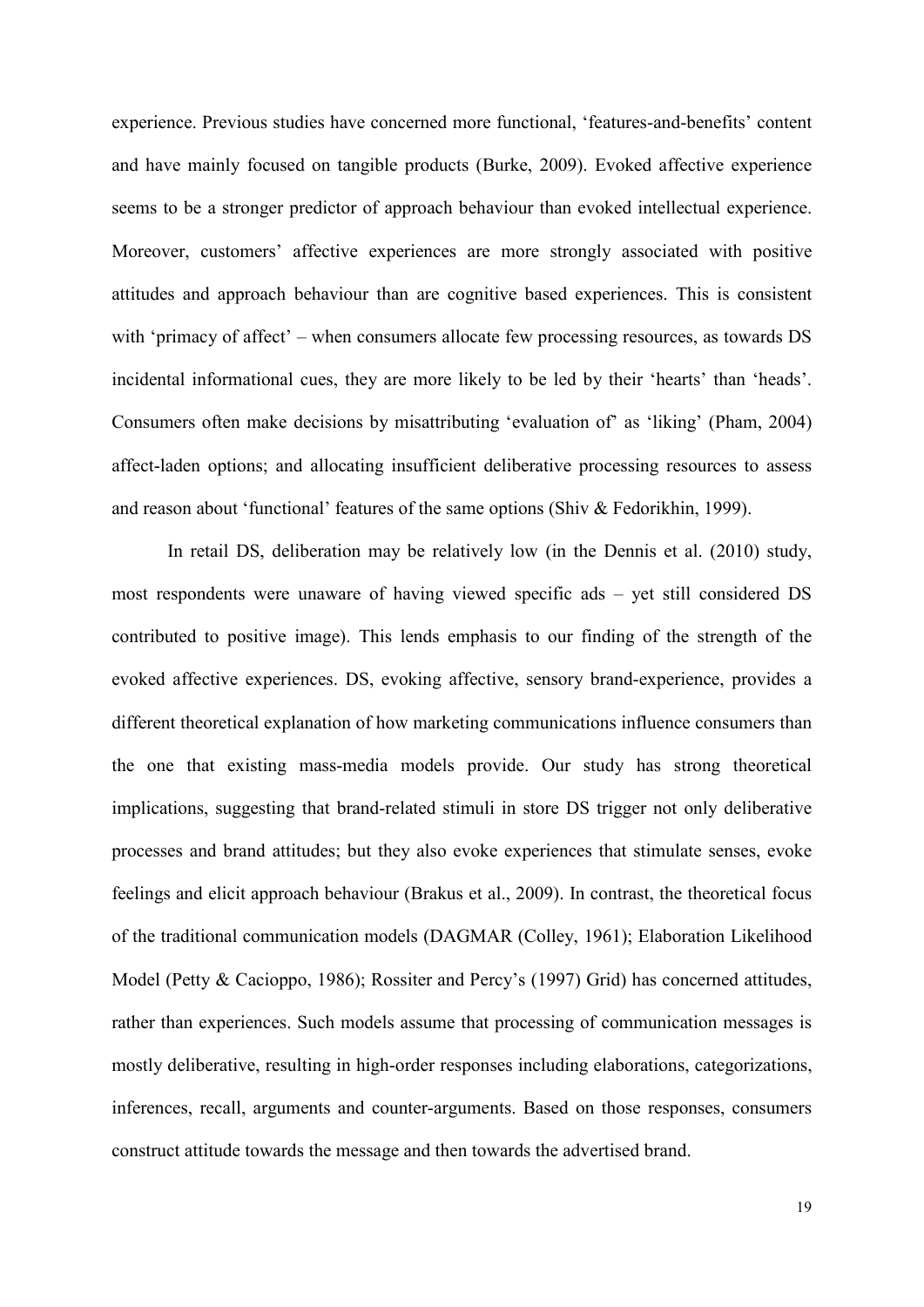The findings of this study have strong managerial implications because DS can have two beneficial effects for a retailer. The first effect is the communication effect; that is, the cues contained in the broadcast messages evoke specific experiences in customers that, in turn, positively affect the attitude towards the advertiser and consumers' approach behaviour. This is especially true if the messages contain affective or a mix of affective and intellectual cues. Second, DS has an additional 'umbrella effect'. That is, it enhances the shopping experience (note that we told our respondents that the study 'concerned the shopping experience') which, in turn, results in an increase in intended spending (the umbrella effect). This result is consistent with Brakus et al. (2009) who claim that evoked experiences are inherently valuable for consumers. If consumers desire to make an experience last longer, that desire could affect the length of stay in the shop and the purchase intentions or other outcome variables (see Brakus et al. (2009) for effect of experience on satisfaction and loyalty; Iglesias, Singh, & Batista-Foguet (2011) for effect on propensity to recommend; and Stuart-Menteth, Wilson, & Baker (2006) for effect on affective commitment). Moreover, the particular attractiveness of DS ads to shoppers on their first visit to the store may have important implications for store loyalty by generating repeat business. This addresses Puccinelli, Deshpande and Isen's (2007) question of whether the effect of store atmospherics is greater on newcomers.

The study is subject to limitations. The samples in the pretest and the main study had different socioeconomic and demographic characteristics as participants in the pretest were younger with less disposable income. This could have led to differences in the types of holiday of interest. However, the manipulation test in both the pretest and the main study generated similar conclusions. Therefore, we believe that the different characteristics of the two samples did not influence the results.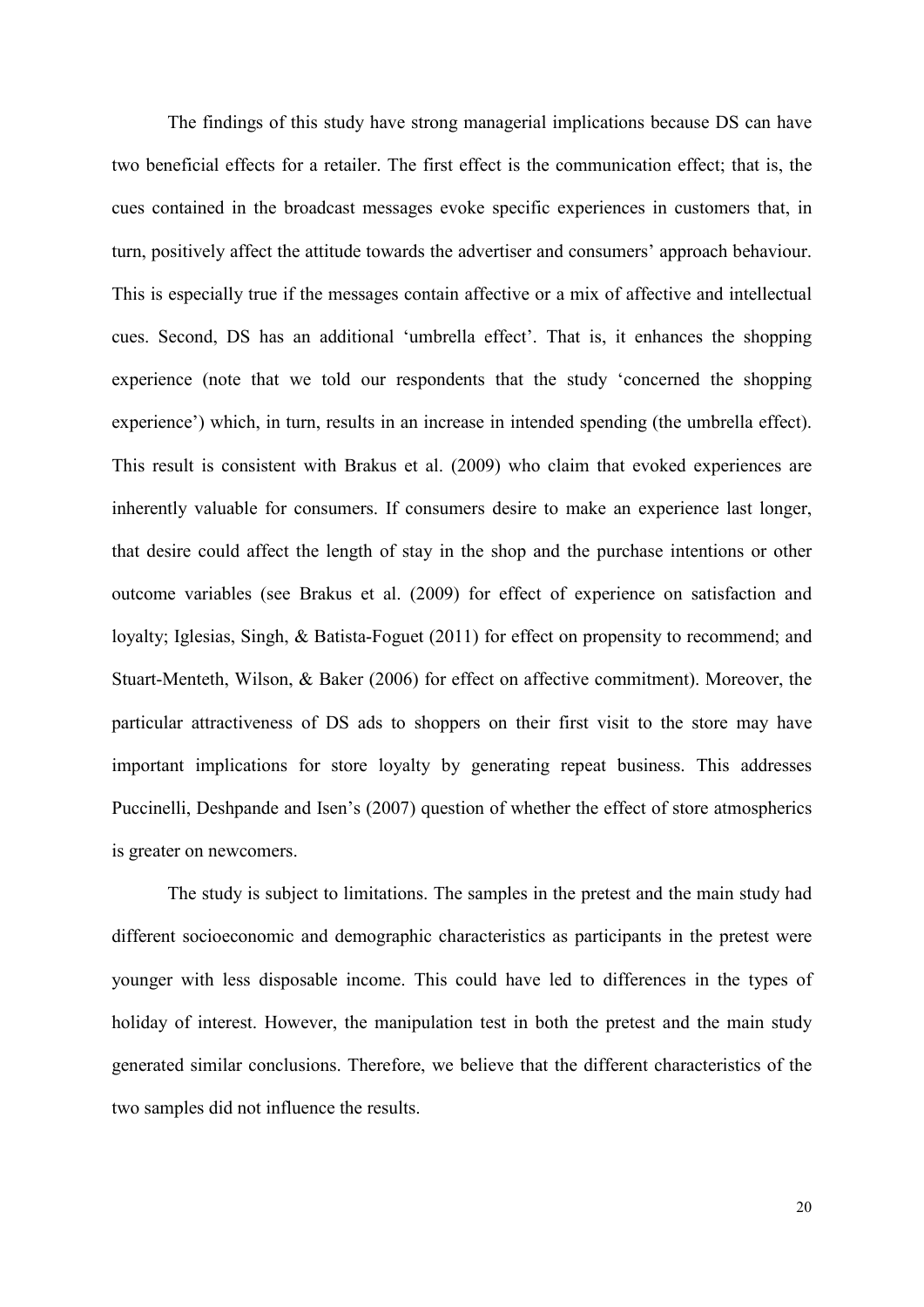A second limitation is that shoppers were asked to view the DS. They may not have perceived it if it had only been wallpaper as DS has to compete with other stimuli in the store. However, the affective ad carried no cognitive information which thus effectively forced superficial 'wallpaper' processing. We recommend further research into the effects of natural (rather than forced) wallpaper or peripheral processing.

## **Acknowledgements**

We thank the editors and anonymous reviewers for many helpful suggestions; the Harrods store for access and ad production; and ROI Team for resources.

# **References**

- Babin, B.J., Chebat, J.C., & Michon, R. (2004). Perceived appropriateness and its effect on quality, affect, and behaviour. *Journal of Retailing and Consumer Services*, 11, 287- 298.
- Babin, B.J., Darden, W.R., & Griffin, M.D. (1994). Work and/or fun: measuring hedonic and shopping value. *Journal of Consumer Research,* 20, 644-656.
- Berry, L.L. (2000). Cultivating Service Brand Equity. *Journal of Academy of Marketing Science*, 28(1), 128-137.
- Bosmans, A. (2006). Scents and sensibility: when do (in)congruent ambient scents influence product evaluations? *Journal of Marketing*, 70(3), 32-43.
- Brakus, J.J., Schmitt, B.H., & Zarantonello, L. (2009). Brand Experience: What is it? How do we measure it? And does it affect loyal*t*y? *Journal of Marketing*, 73(3), 52-68.
- Burke, R.R. (2009). Behavioral effects of digital signage. *Journal of Advertising Research*, 49(2), 180-185.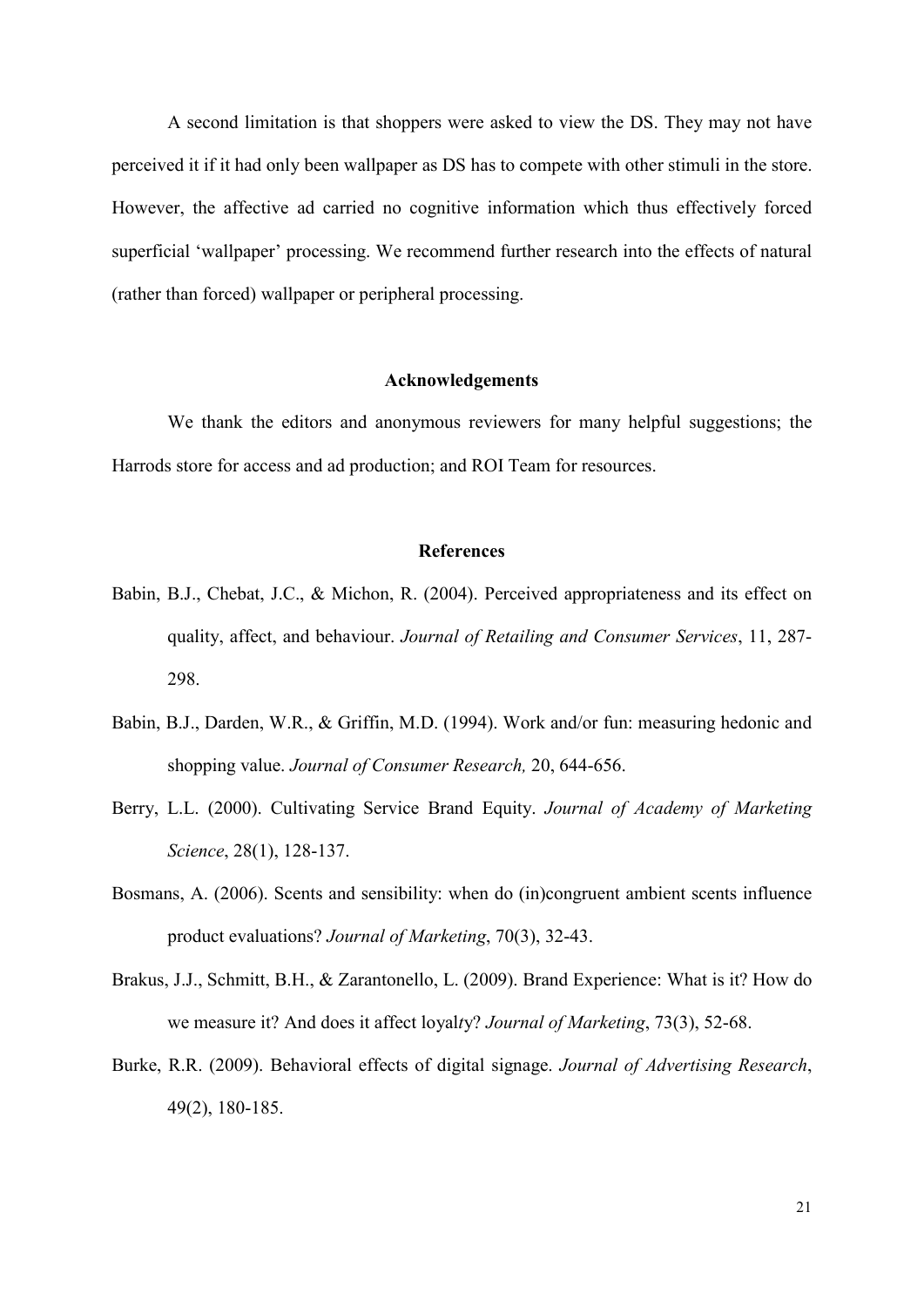- Burke, R.R. (2002). Technology and the customer interface: what consumers want in the physical and virtual store. *Journal of the Academy of Marketing Science*, 30(4), 411- 432.
- Chang, P.L., & Chieng, M.H. (2006). Building consumer-brand relationship: A cross-cultural experiential view. *Psychology and Marketing*, 23(11), 927-959.
- Chebat, J.C., & Michon, R. (2003). Impact of ambient odors on mall shoppers' emotions, cognition and spending: a test of competitive causal theories. *Journal of Business Research*, 56(7), 529-539.
- Colley, R.H. (1961). *Defining advertising goals for measured advertising results*. New York: Association of National Advertisers.
- Demoulin, N.T.M. (2011). Music congruency in a service setting: the mediating role of emotional and cognitive responses. *Journal of Retailing and Consumer Services*, 18, 10-18.
- Dennis, C., Murphy, J., Marsland, D., Cockett, W., & Patel, T. (2002). Measuring image: Mall case studies. *International Review of Retail, Distribution and Consumer Research*, 12(4), 353-373.
- Dennis, C. (2005). *Objects of Desire: Consumer behaviour in shopping centre choices.*  Basingstoke: Palgrave Macmillan.
- Dennis, C., Newman, A., Michon, R., Brakus, J., & Wright, L.T. (2010). The mediating effects of perception and emotion: DS in mall atmospherics. *Journal of Retailing and Consumer Services*, 17(3), 205-215.
- Donovan, R.J., Rossiter, J.R., Marcoolyn, G., & Nesdale, A. (1994). Store atmosphere and purchasing behaviour. *Journal of Retailing,* 70(3), 283-294.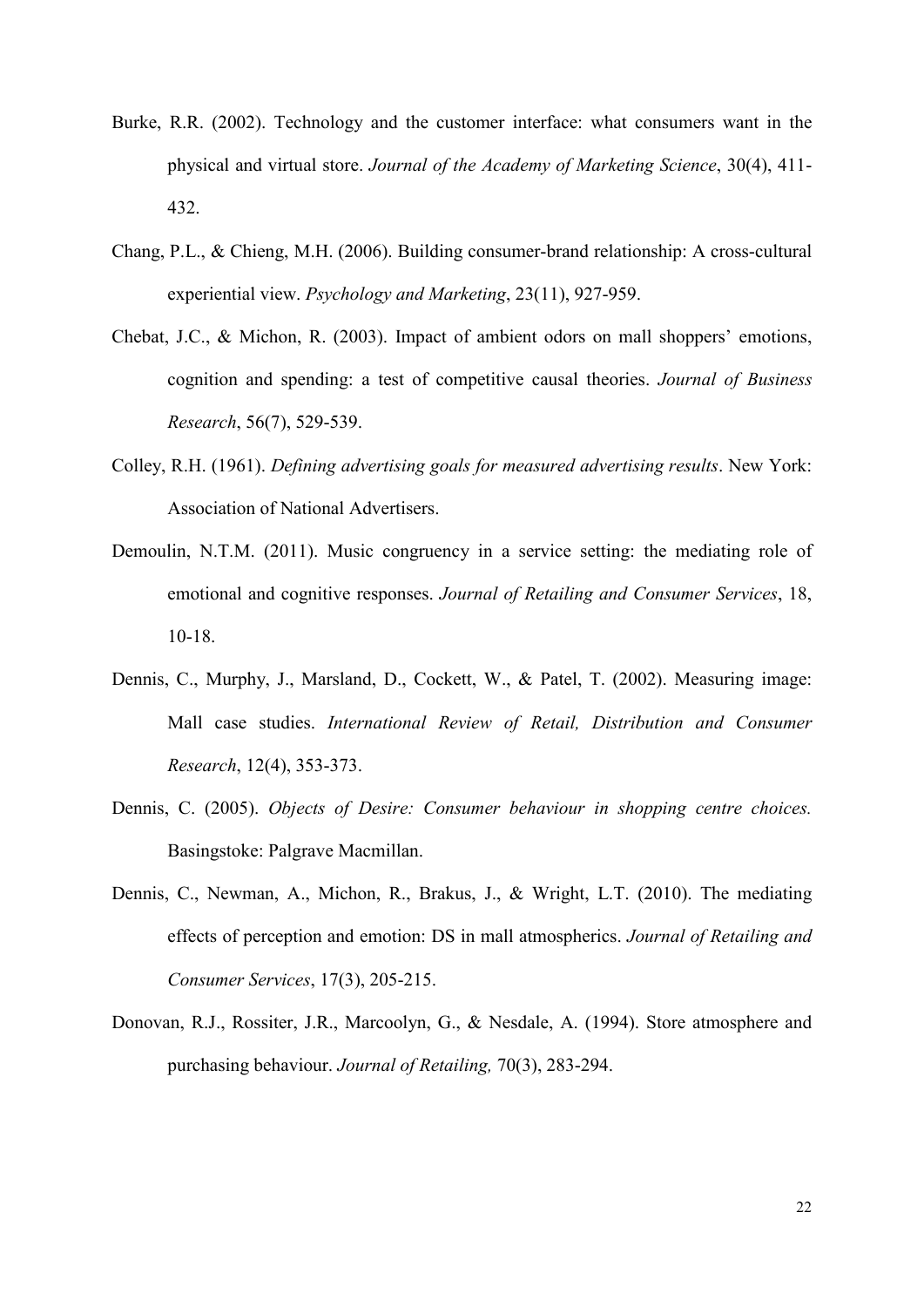- Duncan, T., & Moriarty, S. (2006). How integrated marketing communication's "touchpoints" can operationalize the service dominant logic. In R.F. Lusch & S.L. Vargo (Eds.) *The service-dominant logic of marketing* (236-244).New York: M.E. Sharpe.
- Eisingerich, A.B., & Rubera, G. (2010). Drivers of brand commitment: A cross-national investigation. *Journal of International Marketing*, 18(2), 64-79.
- Esch, F.R., Moll, T., Schmitt, B., Elger, C.E., Neuhaus, C, & Weber, B. (2012). Brands on the brain. Do consumers use declarative information or experienced emotions to evaluate brands? *Journal of Consumer Psychology*, 22, 75-85.
- Fiore, A.M., Jin H., & Kim, J. (2005). For fun and profit: hedonic value from image interactivity and responses towards an online store. *Psychology and Marketing,* 22 (8), 669-694.
- Fishbein, M., & Ajzen, I. (1975). *Belief, attitude, intention, and behavior: An introduction to theory and research*. Reading, MA: Addison-Wesley.
- Hoch, S.J., & Ha, Y.W. (1986). Consumer Learning: Advertising and the ambiguity of product experience. *Journal of Consumer Research,* 13, 221-233.
- Iglesias, O., Singh, J.J., & Batista-Foguet, J.M. (2011). The role of brand experience and affective commitment in determining brand loyalty. *Journal of Brand Management*, 18, 570-582.
- Jang, S.S., & Namkung, Y. (2009). Perceived quality, emotions, and behavioural intentions: application of an extended Mehrabian-Russell model to restaurants. *Journal of Business Research*, 62, 451-460.
- Kaltcheva, V., & Weitz, B. (2006). When should a retailer create and exciting store environment?, *Journal of Marketing*, 70(1), 107-118.
- Leclerc, F., Schmitt, B.H., & Dubé, L. (1994). Foreign branding and its effects on product perceptions and attitudes. *Journal of Marketing Research*, 31(2), 263-270.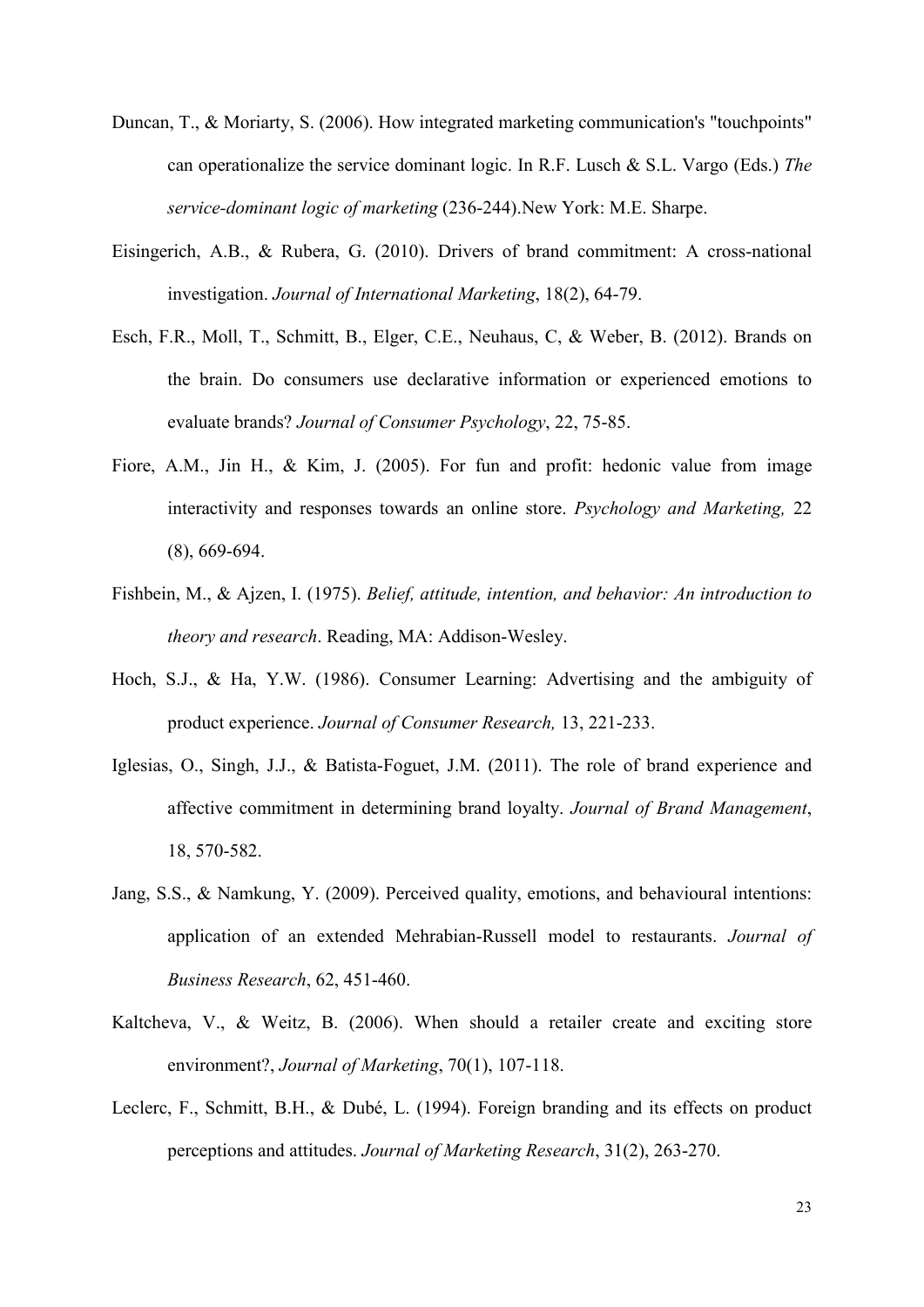- Marks, R.B. (1976). Operationalising the concept of store image, *Journal of Retailing*, 52, 37-46.
- Martineau, P. (1958). The personality of the retail store, *Harvard Business Review*, 36(1), 47- 55.
- Mattila, A.S., & Wirtz, J. (2001). Congruency of scent and music as a driver of in-store evaluations and behaviour. *Journal of Retailing,* 77(2), 273-289.
- Morrin, S., & Chebat, J.C. (2005). Person-place congruency: the interactive effects of shopper style and atmospherics on consumer expenditures. *Journal of Service Research*, 8(2), 181-191.
- Morrison, M., Gan, S., Dubelaar, C., & Oppewal, H. (2011). In-store music and aroma influences on shopper behaviour and satisfaction. *Journal of Business Research*, 64, 558-564.
- Newman, A., Dennis, C., & Zaman, S. (2006). Marketing images and consumers' experiences in selling environments. *Marketing Management Journal,* Fall, 515-599.

Palmer, A. (2011). *Principles of services marketing.* 6<sup>th</sup> Edition, Berkshire: McGraw Hill.

- Park, C.W., MacInnis, D.J., Priester, J., Eisingerich, A.B., & Iacobucci, D. (2010). Brand attachment and brand attitude strength: Conceptual and empirical differentiation of two critical brand equity drivers. *Journal of Marketing*. 74, 1-17.
- Petty, R.E., & Cacioppo, J.T. (1986). The elaboration likelihood model of persuasion, in L. Berkowitz (Eds.), *Advances in experimental social psychology* (123-205). New York: Academic.
- Pham, M.T. (2004). The logic of feeling. *Journal of Consumer Psychology,* 14(4), 360-369.
- Pine II, J.B., & Gilmore, J.H. (1999). *The experience economy: Work is theatre and every business a stage*. Cambridge, MA: Harvard Business School Press.

Pinker, S. (1997). *How the mind works*. New York: Norton.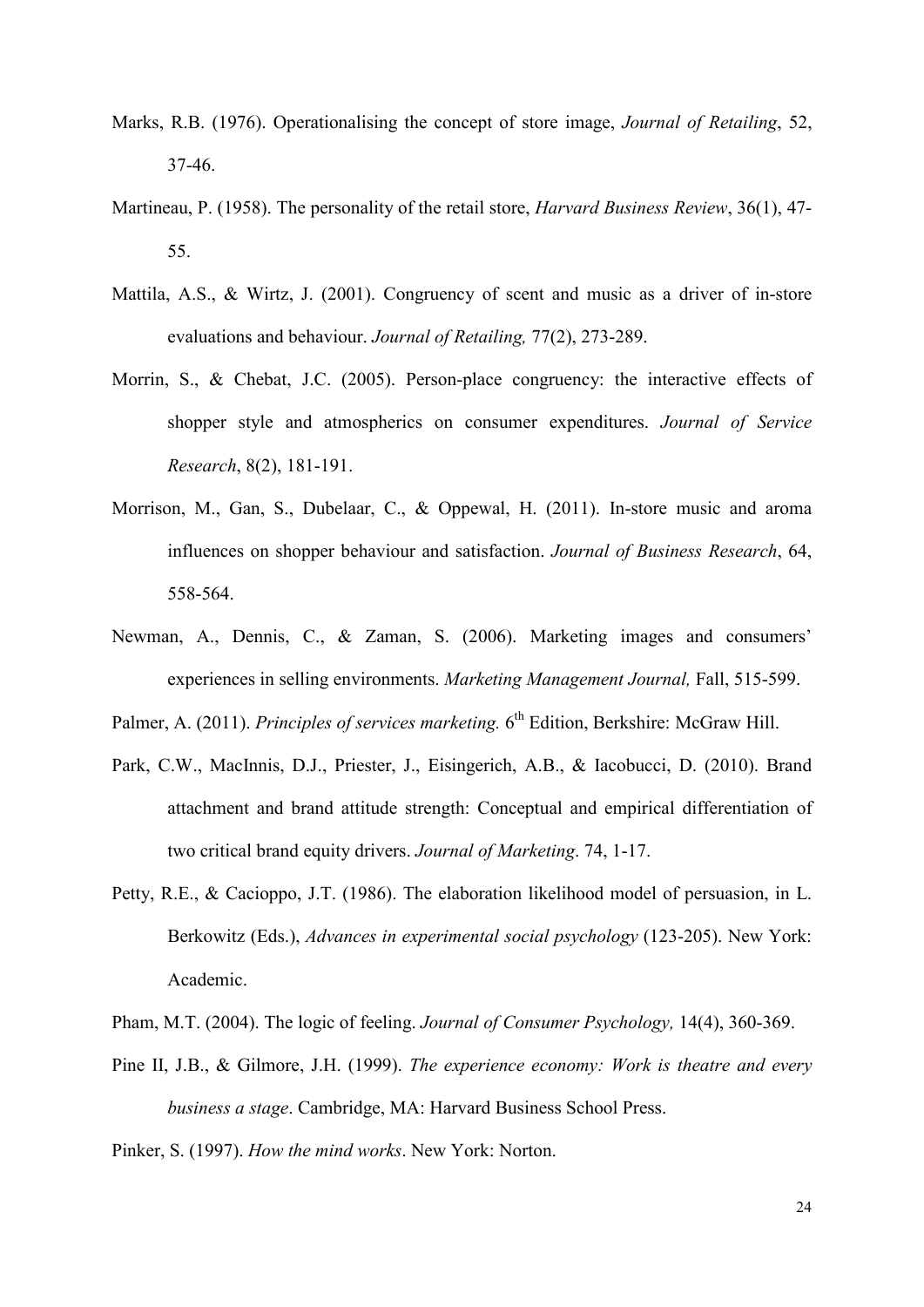- Puccinelli, N.M., Deshpande, R., & Isen, A.M. (2007). Should I stay or should I go? Mood congruity, self-monitoring and retail context preference. *Journal of Business Research*, (60), 640-648.
- Puccinelli, N.M., Goodstein, R.C., Grewal, D., Price, R., Raghubir, P., & Stewart, D. (2009). Customer experience management in retailing: Understanding the buying process. *Journal of Retailing*, 85(1), 15-30.
- Rossiter, J., & Percy, L. (1997). *Advertising communications and promotion management*. 2nd Edition. New York: McGraw-Hill.
- Runyan, R., Kim, J.H., & Baker J. (2012). The mall as a bazaar: How kiosks influence consumer shopping behaviour. *Journal of Marketing Management*, 28(1-2), 85-102.
- Schmitt, B. (2012). The consumer psychology of brands. *Journal of Consumer Psychology*, 22, 7-17.
- Schmitt, B. (1999). Experiential marketing. *Journal of Marketing Management,* 15, 53-67.
- Sharma, P., Sivakumaran, B., & Marshall, R. (2010). Exploring impulse buying and variety seeking be retail shoppers: Towards a common conceptual framework. *Journal of Marketing Management*, 26(5-6), 473-494.
- Shiv, B., & Fedorikhin, A. (1999). Heart and mind in conflict: The interplay of affect and cognition in consumer decision making. *Journal of Consumer Research,* 26(3), 278- 292.
- Skard, S., Nysveen, H., & Pedersen, P.E. (2011). *Brand and customer experience in service organizations: Literature review and brand experience construct validation* (Working Paper No. 09/11). Institute for Research in Economics and Business Administration, Bergen: SNF.
- Stuart-Menteth, H., Wilson, H., & Baker, S. (2006). Escaping the channel silo: Researching the new consumer. *International Journal of Market Research*, 48(4), 415-437.